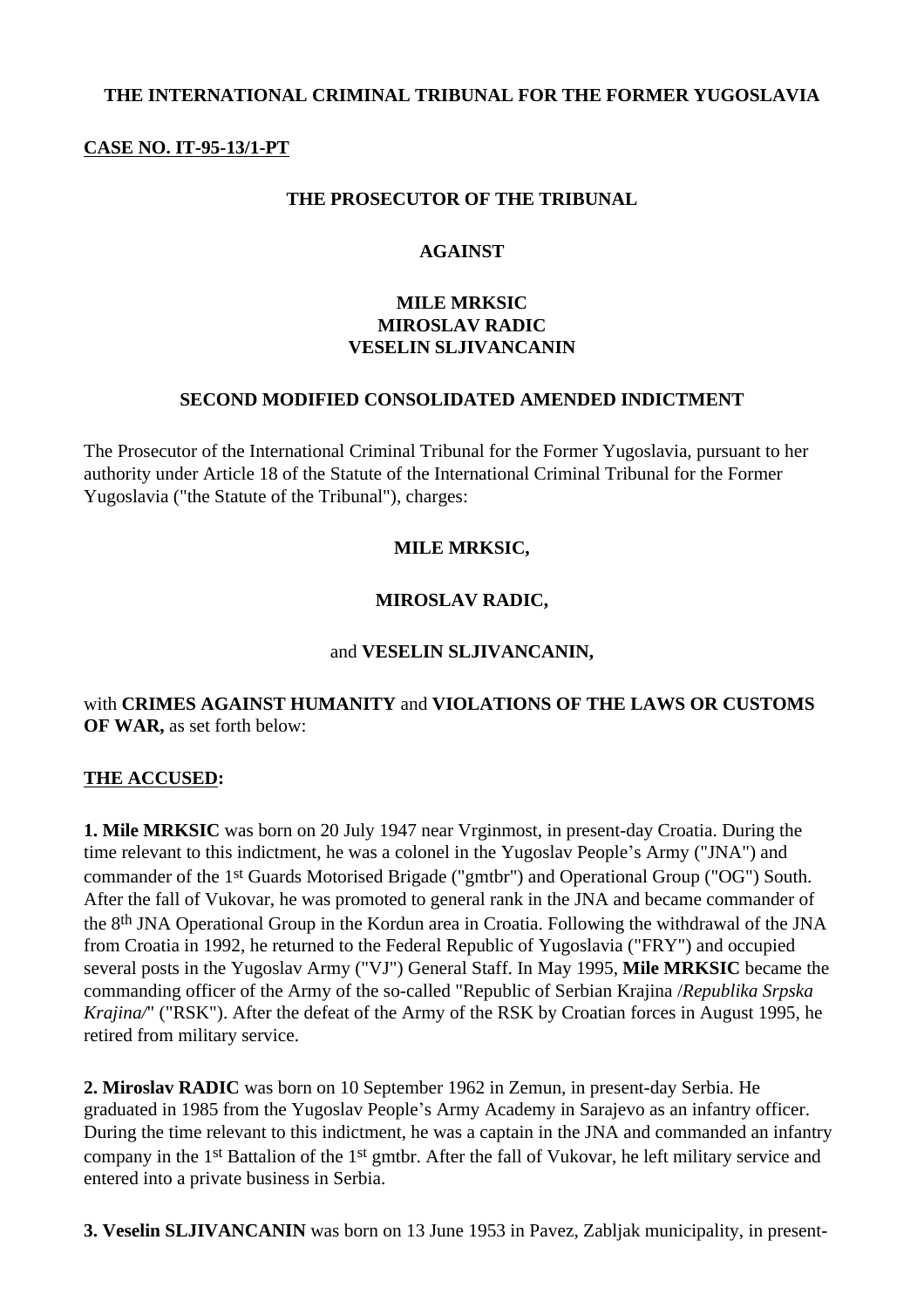day Montenegro. During the time relevant to this indictment, he was a major in the JNA. He was the security officer of the 1st gmtbr and OG South and as such was *de facto* in charge of a military police battalion subordinated to the 1st gmtbr. After the fall of Vukovar, he was promoted to the rank of lieutenant colonel and was placed in command of the VJ brigade in Podgorica, Montenegro. **Veselin SLJIVANCANIN** was promoted to colonel in the beginning of 1996 and transferred to the Military Academy Belgrade / centre of advance military schools, where he served as a lecturer in tactics until October 2001. In September 1997, **Veselin SLJIVANCANIN** was admitted to the VJ School for National Defence, the most advanced institution for military education in the FRY. He retired from military service in October 2001.

### **INDIVIDUAL CRIMINAL RESPONSIBILITY:**

## Article 7(1) of the Statute of the Tribunal

**4. Mile MRKSIC, Miroslav RADIC** and **Veselin SLJIVANCANIN** are individually criminally responsible for the crimes referred to in Articles 3 and 5 of the Statute of the Tribunal and described in this indictment, which they planned, instigated, ordered, committed or in whose planning, preparation or execution they otherwise aided and abetted. By using the word "committed" in this indictment, the Prosecutor does not intend to suggest that any of the accused physically committed any or all of the crimes charged personally. "Committed" in this indictment is limited to each of the accused's participation in a joint criminal enterprise.

**5.** The purpose of this joint criminal enterprise was the persecution of Croats or other non-Serbs who were present in the Vukovar Hospital after the fall of Vukovar, through the commission of murder, torture and cruel treatment under Article 3 and murder, extermination, torture and inhumane acts under Article 5 of the Statute of the Tribunal.

**6.** The crimes enumerated in the Counts of this indictment were within the object of the joint criminal enterprise, and each of the accused held the state of mind necessary for the commission of each of these crimes. Alternatively, the crimes enumerated in the Counts 2 to 8 were the natural and foreseeable consequences of the execution of the joint criminal enterprise and each of the accused was aware that these crimes were the possible consequence of the execution of the joint criminal enterprise.

**7.** The joint criminal enterprise was in existence at the time of the commission of the underlying criminal acts alleged in this indictment and at the time of the participatory acts of each of the accused in furtherance thereof. Individuals participating in this joint criminal enterprise included **Mile MRKSIC, Miroslav RADIC, Veselin SLJIVANCANIN,** Miroljub VUJOVIC and Stanko VUJANOVIC, and other known and unknown participants. Each member of the joint criminal enterprise worked in concert with each other and with other members of the joint criminal enterprise and acted either directly or through their subordinates, which included members of the JNA, the Territorial Defence ("TO") of the so-called "Serbian Autonomous District /*Srpska autonomna oblast/* Slavonia, Baranja and Western Srem" ("SAO SBWS"), TO of the Republic of Serbia ("Serbia"), and volunteer and paramilitary units including those organised by Vojislav SESELJ, all acting under the command of the JNA (collectively "Serb forces").

**8.** In order for this joint criminal enterprise to succeed in its objective, **Mile MRKSIC, Miroslav RADIC,** and **Veselin SLJIVANCANIN** worked in concert with or through several individuals in the joint criminal enterprise. Each participant within the joint criminal enterprise, by acts or omissions, contributed to achieving the objective of the enterprise. The roles of the participants include, but are not limited to, the following: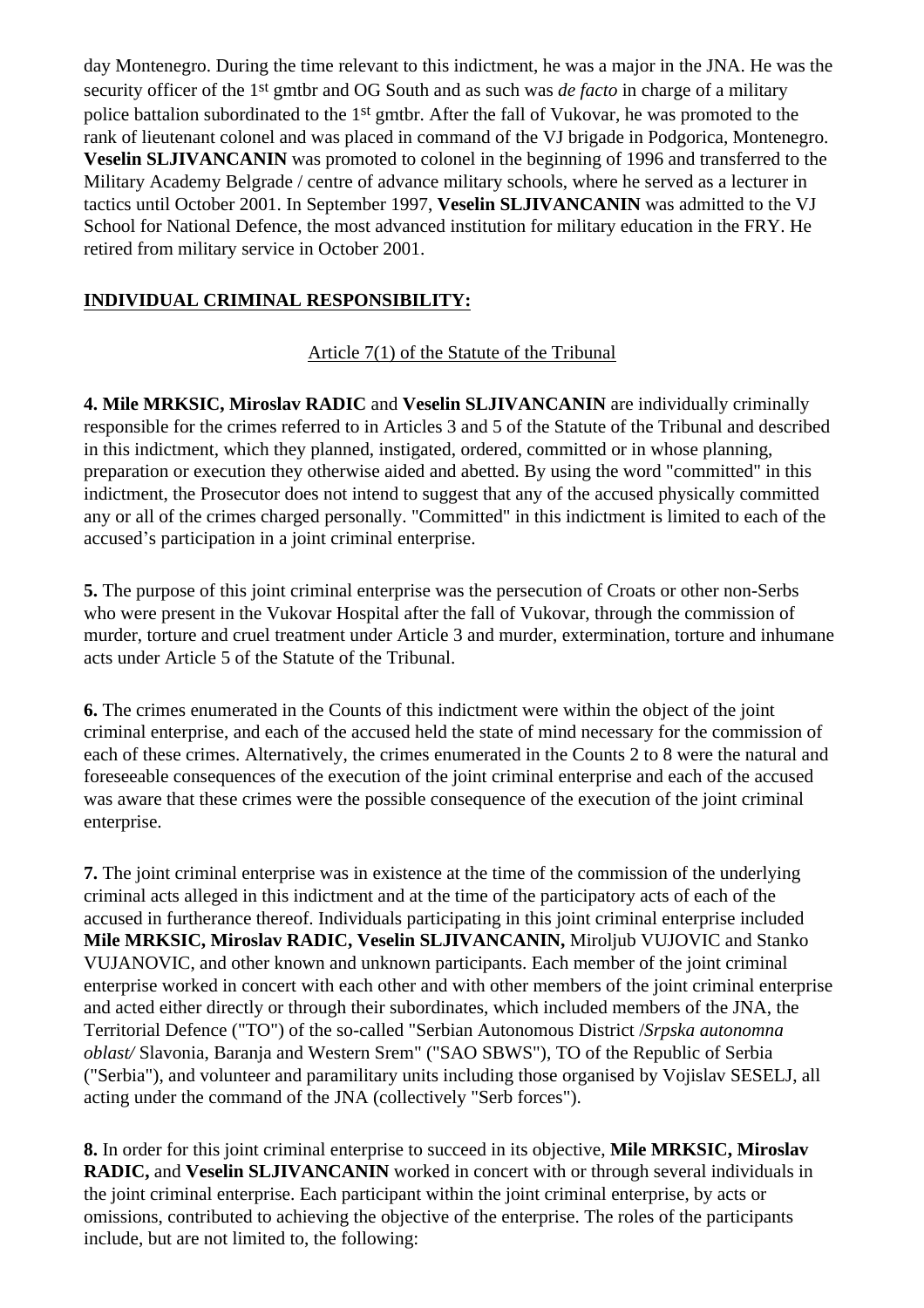**a)** Miroljub VUJOVIC, during the time relevant to this indictment, was the commander of the Serb TO detachment called Petrova Gora in Vukovar.

**b)** Stanko VUJANOVIC, during the time relevant to this indictment, was the commander of a TO unit in Vukovar. His property at Nova Ulica 81 in the Petrova Gora section of Vukovar served as the command post for Serb forces operating in the area.

**c)** Both Miroljub Vujovic and Stanko Vujanovic had command over the units of the TO of the "SAO SBWS" responsible for the mistreatment and killing of non-Serbs taken from Vukovar Hospital to Ovcara farm

**9. Mile MRKSIC,** acting individually or in concert with other members of the joint criminal enterprise, participated in the joint criminal enterprise in the following ways:

> **a)** directed, commanded, controlled, or otherwise exercised effective control over Serb forces that evacuated non-Serbs from the Vukovar Hospital, guarded detainees at the JNA barracks in Vukovar, transferred and kept these detainees at the Ovcara farm building, and then mistreated and killed these detainees;

> **b)** was aware that an agreement had been reached in Zagreb, on 18 November 1991, between the JNA and Croatian authorities regarding the evacuation of patients from Vukovar Hospital and also, subsequently, participated in further discussions with Vukovar Hospital staff about the implementation of the agreement to evacuate patients;

> **c)** ordered or permitted JNA soldiers under his command to deliver custody of detainees taken from the Vukovar Hospital to other Serb forces under his command who physically committed the crimes charged in this indictment, knowing or having reason to know that the detainees would be subjected to further persecution and murder;

**d)** after becoming aware that the criminal acts charged in this indictment had been completed, took steps to hide and conceal these crimes.

**10. Miroslav RADIC,** acting individually or in concert with other members of the joint criminal enterprise, participated in the joint criminal enterprise in the following ways:

> **a)** directed, commanded, controlled, or otherwise exercised effective control over Serb forces responsible for the mistreatment and killing of non-Serbs taken from the Vukovar Hospital to the Ovcara farm;

**b)** personally participated in the removal and selection of about 400 non-Serbs from Vukovar Hospital early in the morning of 20 November 1991, knowing or having reason to know that the detainees would be subjected to further persecution and murder;

**c)** after becoming aware that the criminal acts charged in this indictment had been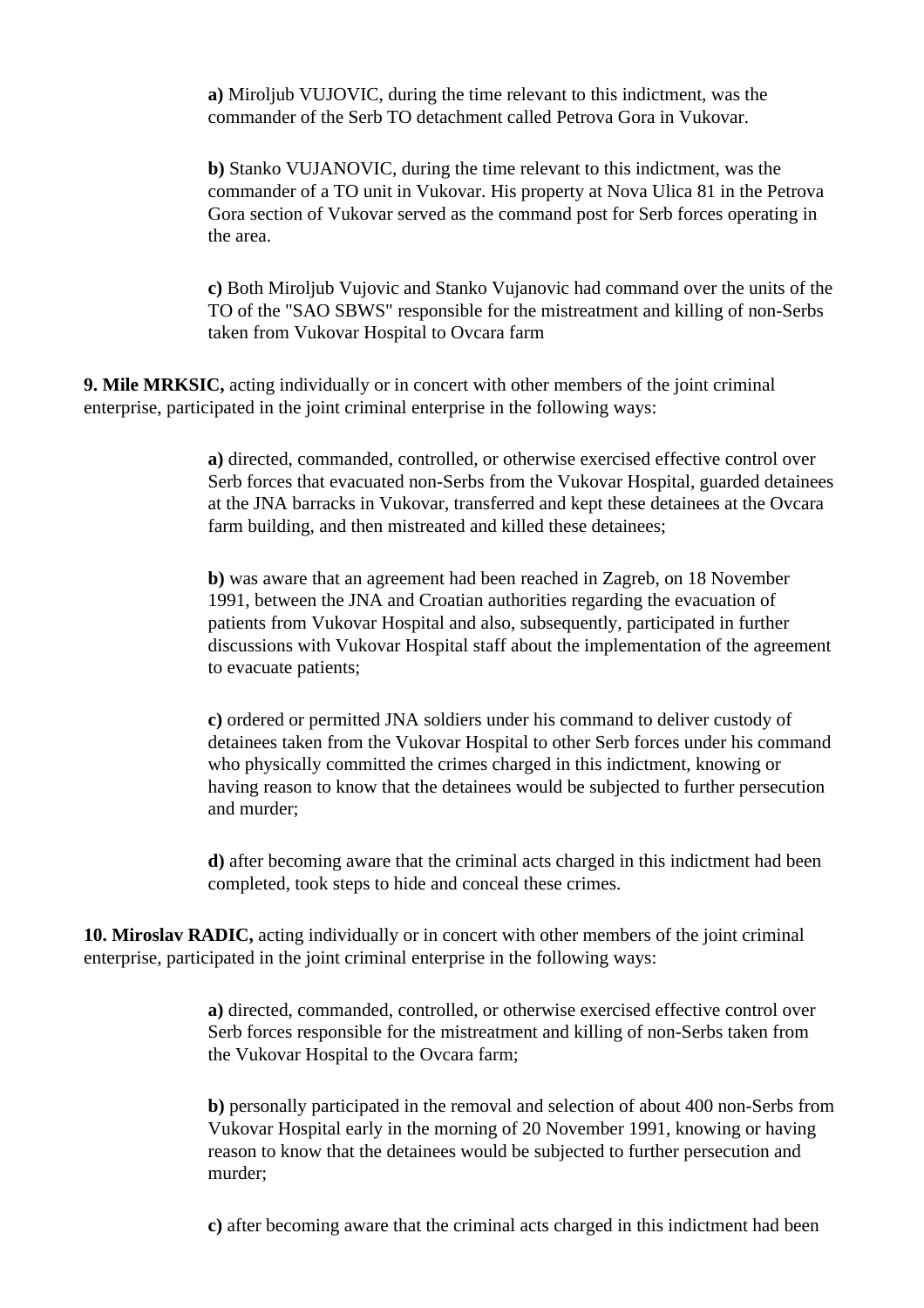**11. Veselin SLJIVANCANIN,** acting individually or in concert with other members of the joint criminal enterprise, participated in the joint criminal enterprise in the following ways:

> **a)** directed, commanded, controlled, or otherwise exercised effective control over Serb forces that evacuated non-Serbs from the Vukovar Hospital, guarded detainees at the JNA barracks in Vukovar, and then transferred these detainees to the Ovcara farm building;

> **b)** was aware that an agreement had been reached in Zagreb, on 18 November 1991, between the JNA and Croatian authorities regarding the evacuation of patients from Vukovar Hospital and also, subsequently, participated in further discussions with Vukovar Hospital staff about the implementation of the agreement to evacuate patients;

**c)** personally directed the removal and selection of about 400 non-Serbs from Vukovar Hospital early in the morning of 20 November 1991, knowing or having reason to know that the detainees would be subjected to further persecution and murder;

**d)** ordered the staff of Vukovar Hospital to assemble for a meeting on the morning of 20 November 1991. He kept the hospital staff engaged in this meeting while members of the JNA hurriedly removed about four hundred non-Serbs from the hospital;

**e)** personally prevented international observers from reaching Vukovar Hospital where they could observe the evacuation of patients and staff;

**f)** personally supervised the detention of prisoners at the JNA barracks for approximately two hours while they were subjected to threats and psychological taunts by members of the TO, volunteer units, and Serb forces;

**g)** ordered or permitted JNA soldiers under his command to deliver custody of this group of detainees to other Serb forces who physically committed the crimes charged in this indictment, knowing or having reason to know that the detainees would be subjected to further persecution and murder;

**h)** while still in charge of the evacuation operation, was personally present at Ovcara farm on 20 November 1991 when criminal acts charged in this indictment were being committed;

**i)** after becoming aware that the criminal acts charged in this indictment had been completed, took steps to hide and conceal these crimes.

**12.** Each of the accused knowingly and wilfully participated in the joint criminal enterprise, sharing the intent of other participants in the joint criminal enterprise or being aware of the foreseeable consequences of his actions. On this basis, **Mile MRKSIC, Miroslav RADIC,** and **Veselin SLJIVANCANIN** bear individual criminal responsibility for these crimes under Article 7(1) of the Statute of the Tribunal in addition to their responsibility under the same Article for having planned,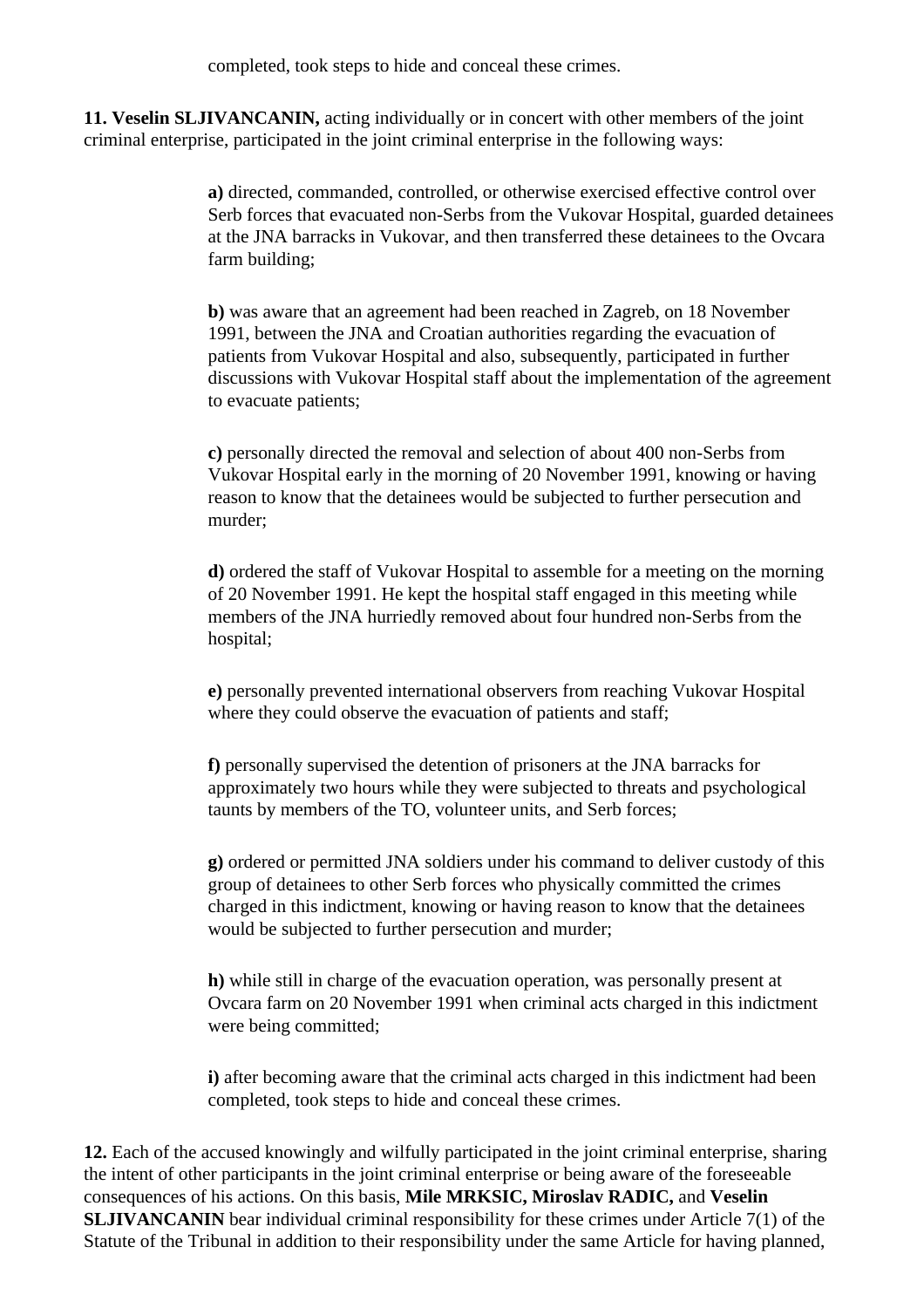instigated, ordered, or otherwise aided and abetted in the planning, preparation, execution, and commission of these crimes.

## Article 7(3) of the Statue of the Tribunal

**13. Mile MRKSIC, Miroslav RADIC,** and **Veselin SLJIVANCANIN,** while holding a position of superior authority, are also individually criminal responsible for the acts or omissions of their subordinates, pursuant to Article 7(3) of the Statue of the Tribunal. A superior is responsible for the criminal acts of his subordinate if he knew or had reason to know that his subordinates were about to commit such acts or had done so, and the superior failed to take the necessary and reasonable measures to prevent such acts or to punish the perpetrators.

**14.** The JNA unit with primary responsibility for the attack on Vukovar and the subsequent evacuation and detention of persons taken from Vukovar Hospital was the 1st gmtbr, commanded by **Mile MRKSIC**, which formed the core component of the JNA's OG South, also commanded by **Mile MRKSIC**. **Miroslav RADIC** and **Veselin SLJIVANCANIN** were each subordinate to **Mile MRKSIC**.

**15.** During October 1991, **Mile MRKSIC**, as commander of the 1st gmtbr and OG South, organised the formation of units attacking Vukovar which were comprised of Members of the JNA and members of TO and volunteer and paramilitary units as referred to in paragraph 7 in this indictment. During the operations against Vukovar and its aftermath, Miroljub VUJOVIC and Stanko VUJANOVIC, in their capacity as TO commanders, were each subordinate to **Mile MRKSIC.**

**16. Miroslav RADIC** was a company commander in the 1<sup>st</sup> Battalion of the 1st gmtbr. During the operations against Vukovar and its aftermath, **Miroslav RADIC's** unit was comprised of members of the JNA and members of TO and volunteer and paramilitary units as referred to in paragraph 7 in this indictment. During the operations against Vukovar and its aftermath, Miroljub VUJOVIC and Stanko VUJANOVIC, in their capacity as TO commanders, were each subordinate to **Miroslav RADIC.**

**17. Veselin SLJIVANCANIN** was the security officer of the 1st gmtbr and OG South and was *de facto* in command of a military police battalion subordinated to the 1<sup>st</sup> gmtbr. **Veselin SLJIVANCANIN** had *de jure* authority over Serb forces, including members of the JNA and members of the TO and volunteer and paramilitary units as referred to in paragraph 7 in this indictment, that were directly involved in the evacuation operation of Vukovar Hospital.

**18. Mile MRKSIC, Miroslav RADIC,** and **Veselin SLJIVANCANIN** exercised both *de jure* and *de facto* power over the forces under their command.

**19. Mile MRKSIC, Miroslav RADIC,** and **Veselin SLJIVANCANIN** were notified that certain Serb forces, including members of the JNA, TO, volunteer and paramilitary soldiers, had threatened to or had actually begun causing harm to non-Serbs taken prisoner in Vukovar, and therefore each of the accused knew or had reason to know that their subordinates were about to commit criminal acts as charged in this indictment or had done so, but failed to take the necessary steps to prevent such acts or to punish the perpetrators.

**20. Mile MRKSIC, Miroslav RADIC,** and **Veselin SLJIVANCANIN** were bound by law and regulations as set out in the "Law on All-Peoples Defence" (1982), the "Law on Service in the Armed Forces" (1985), and the "Regulations on the Application of the International Laws of War on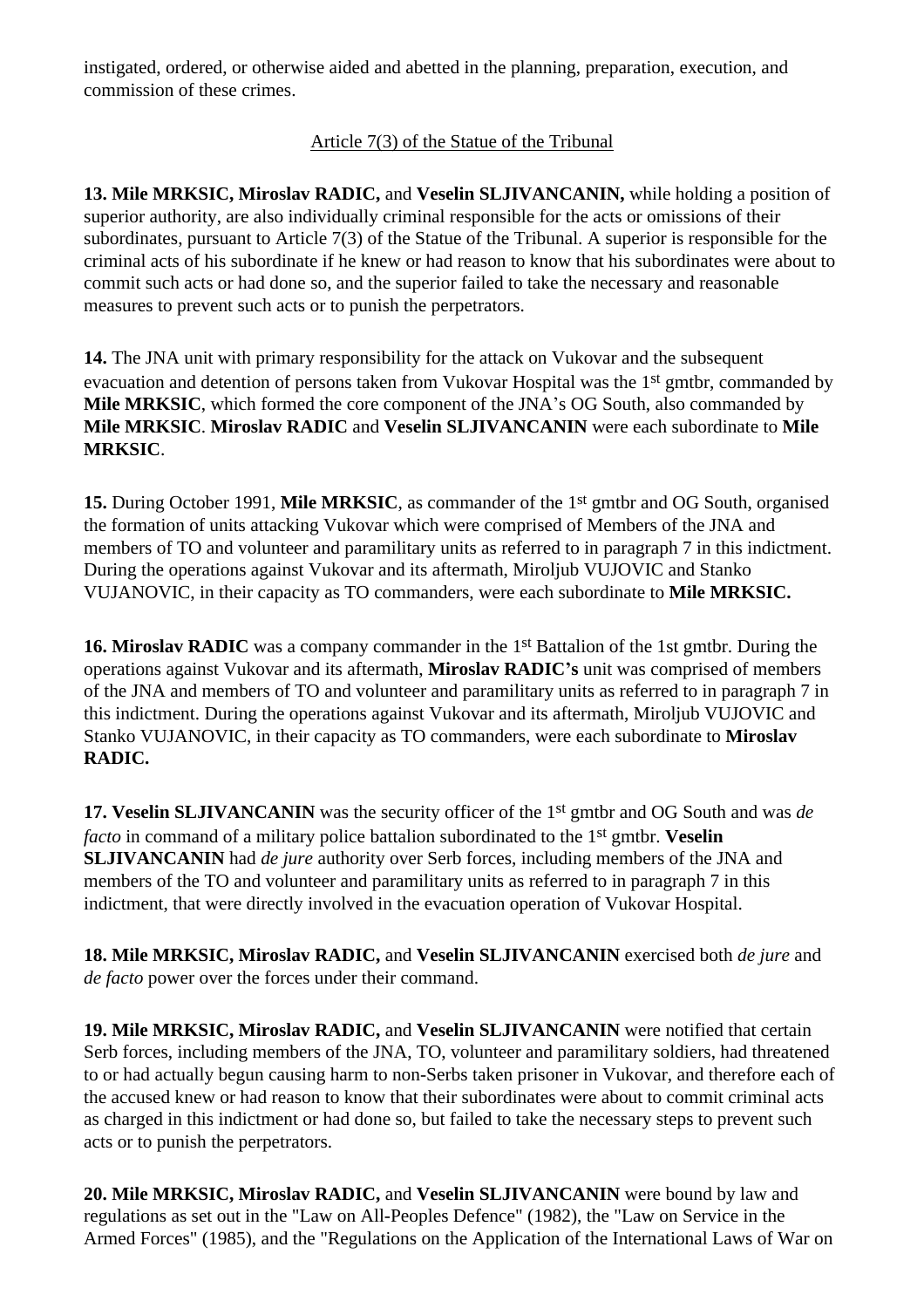the Armed Forces of the SFRY" (1988). These laws and regulations governed the roles and responsibilities of JNA officers, set out their positions in the chain of command and obligated those officers, and their subordinates, to observe the laws of war.

### **GENERAL ALLEGATIONS:**

**21.** At all times relevant to this indictment, a state of armed conflict existed in the territory of the former Yugoslavia. All acts or omissions charged in this indictment were closely related to that state of armed conflict.

**22.** At all times relevant to this indictment **Mile MRKSIC, Miroslav RADIC,** and **Veselin SLJIVANCANIN** were required to abide by the laws and customs governing the conduct of armed conflicts.

**23.** All acts and omissions charged as Crimes against Humanity were part of a widespread and systematic attack directed against the Croat and other non-Serb civilian population of large areas of Croatia, including the municipality of Vukovar.

### **STATEMENT OF FACTS:**

**24.** The city of Vukovar is located in Eastern Slavonia on the banks of the Danube River, which there marks the border between Croatia and Serbia. In the 1991 census, the population of the Vukovar municipality, which included the city and surrounding villages, was 84,189 of which 36,910 were Croats (43.8%), 31,445 were Serbs (37.4%), 1,375 were Hungarian (1.6%), 6,124 declared themselves Yugoslavs (7.3%), and 8,335 (9.9%) were others or undeclared.

**25.** In August 1991, the JNA undertook operations against towns in Eastern Slavonia, resulting in their take-over by JNA and other Serb forces. The Croat and other non-Serb population of these areas was forcibly expelled. In late August, the JNA laid siege to the city of Vukovar. By mid-October 1991, all other predominantly Croat towns in Eastern Slavonia had been taken by Serb forces except Vukovar. Non-Serbs were subjected to a brutal occupation regime consisting of persecution, murder, torture and other acts of violence. Almost all of the non-Serb population was eventually killed or forced from the occupied areas.

**26.** During the siege of Vukovar, **Miroslav RADIC** had meetings on a regular basis with other members of the joint criminal enterprise at his command post on the property of Stanko VUJANOVIC at Nova Ulica 81, the purpose of which was to plan military operations in Vukovar.

**27.** The siege of Vukovar continued until 18 November 1991 when the city fell to the Serb forces. During the course of the three-month siege, the city was largely destroyed by JNA shelling and hundreds of persons were killed. When the Serb forces occupied the city, hundreds more non-Serbs were killed by Serb forces. The overwhelming majority of the remaining non-Serb population of the city was expelled within days of the fall of Vukovar.

### **THE CHARGES:**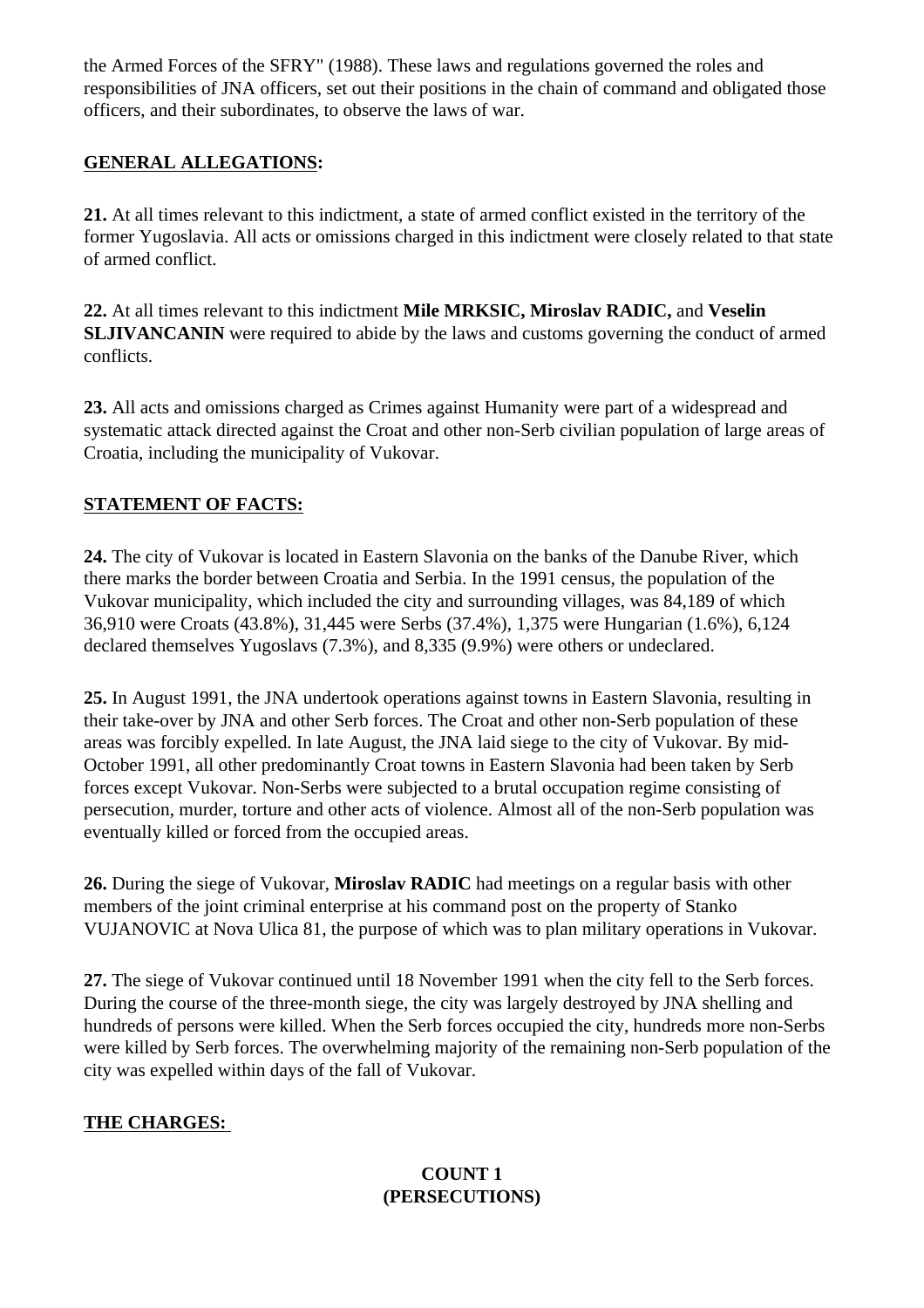**28.** In the last days of the siege of Vukovar, several hundred people sought refuge at Vukovar Hospital, which was near the city centre, in the belief that it would be evacuated in the presence of international observers. This was agreed upon in Zagreb in negotiations between the JNA and Croatian government on 18 November 1991. Pursuant to this Zagreb agreement, the JNA was responsible for the evacuation of Vukovar Hospital, which was to be monitored by various international organisations.

**29.** On the afternoon of 19 November 1991, JNA units under the command of **Mile MRKSIC** took control of Vukovar Hospital. Those inside offered no resistance.

**30.** On 19 November 1991, **Mile MRKSIC** was ordered by the JNA command to evacuate Vukovar Hospital pursuant to the agreement reached in Zagreb on 18 November 1991. **Mile MRKSIC** subsequently delegated the execution of that evacuation to **Veselin SLJIVANCANIN**.

### **31.** By no later than the onset of the evacuation operation**, Mile MRKSIC, Veselin**

**SLJIVANCANIN and Miroslav RADIC** knew or had reason to know of the serious threat radical elements of Serb forces comprised of JNA, TO, volunteer and paramilitary soldiers posed to the security of the patients and other people evacuated from the hospital, and the desire of these elements of Serb forces for revenge against the evacuees. In November 1991 before the fall of Vukovar, **Miroslav RADIC** was present with Stanko VUJANOVIC and others when Vojislav SESELJ visited the house of Stanko VUJANOVIC and publicly pronounced "Not one Ustasha must leave Vukovar alive." On the evening of 19 November 1991, reports reached **Mile MRKSIC** and **Veselin SLJIVANCANIN** that certain TO, volunteer and paramilitary soldiers were torturing and killing non-Serb prisoners being held at the Velepromet.

**32.** Early on the morning of 20 November 1991**, Veselin SLJIVANCANIN** ordered the nurses and doctors to assemble for a meeting. He kept the hospital staff engaged in this meeting while members of the JNA hurriedly removed about four hundred non-Serbs from the hospital. Among those removed were wounded patients, hospital staff, family members of hospital staff, former defenders of the city, Croatian political activists, journalists, and other civilians.

**33.** JNA soldiers loaded about three hundred of these Croats and other non-Serbs onto buses and detained them under JNA guard. **Miroslav RADIC** and **Veselin SLJIVANCANIN** personally participated in the selection of detainees who were to be loaded on the buses. Later that morning, the buses left the hospital compound and proceeded to the JNA barracks on the south side of Vukovar.

**34.** There, JNA soldiers kept the detainees inside the buses for about two hours. While the buses were in the military compound, Serb forces comprised of TO, volunteer and paramilitary soldiers entered the military compound and began to humiliate and threaten the detainees, and then removed some detainees from the buses and beat them in the presence of members of the JNA. On orders from **Veselin SLJIVANCANIN,** approximately fifteen detainees were removed from the buses and returned to Vukovar Hospital by **Miroslav RADIC**, apparently because these men were part of the hospital staff or were related to staff members.

**35.** After the buses had been held at the JNA barracks for approximately two hours, the JNA transferred the detainees, under JNA guard, to Ovcara farm. There, Serb forces comprised of JNA, TO, volunteer and paramilitary soldiers took the detainees from the buses and forced them to run between two lines of soldiers who beat the men as they passed. These Serb forces continued to beat and assault the detainees inside the farm building.

**36.** About seven detainees were selected and returned to Vukovar after Serbs, who were present,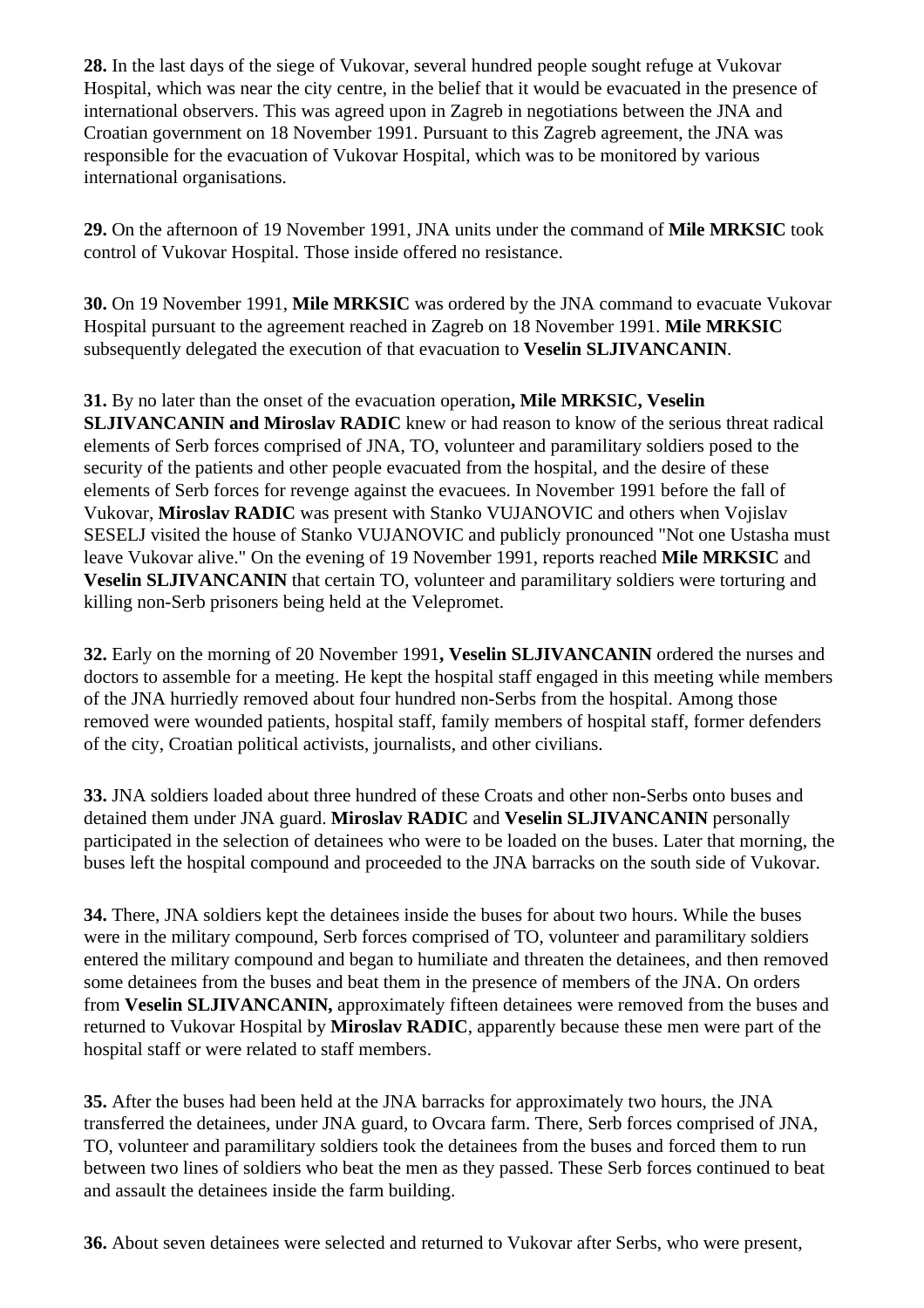intervened on their behalf. Members of the JNA listed identifying information about the remaining men and two women.

**37.** Afterwards, Serb forces comprised of JNA, TO, volunteer and paramilitary soldiers divided the detainees into groups of ten to twenty. These groups were then individually loaded into a truck and taken in the direction of Grabovo to a wooden ravine approximately one kilometre south-east of Ovcara. At the head of the ravine, approximately 900 meters from the Ovcara-Grabovo road, these Serb forces removed the detainees from the truck.

**38.** At this spot, these Serb forces were assembled on the north side of the site. These Serb forces then killed at least two hundred sixty-four Croats and other non-Serbs from Vukovar Hospital. After the killings, these Serb forces used a bulldozer to bury the bodies of the victims in a mass grave at the same location.

**39.** Early the following morning, **Miroslav RADIC**, Stanko VUJANOVIC and others gathered at Stanko VUJANOVIC's house at Nova Ulica 81 in Vukovar, where they discussed the massacre that had occurred at Ovcara during the preceding night. **Mile MRKSIC** and **Miroslav RADIC** did not take the necessary and reasonable measures to punish their subordinates, who were perpetrators of the massacre at Ovcara, and in fact attempted to hide and to conceal these crimes.

**40.** From or about 18 November 1991 until 21 November 1991, **Mile MRKSIC, Miroslav RADIC,**  and **Veselin SLJIVANCANIN**, acting alone or in concert with other known and unknown members of a joint criminal enterprise, planned, instigated, ordered, committed, or otherwise aided and abetted the planning, preparation, or execution of the persecution of Croats and other non-Serbs who were present in the Vukovar Hospital after the fall of Vukovar.

**41.** This persecution was based on political, racial or religious grounds and included the following:

**a)** The extermination or murder of at least two hundred sixty-four Croats and other non-Serbs, including women and elderly persons.

**b)** The cruel or inhumane treatment of Croats and other non-Serbs, including torture, beatings, sexual assault and psychological abuse.

**c)** The willful deprivation of due medical care from sick and wounded Croats and other non-Serbs.

**42.** By these acts and omissions, **Mile MRKSIC, Miroslav RADIC,** and **Veselin SLJIVANCANIN** committed:

**Count 1:** Persecutions on political, racial, and religious grounds, a **CRIME AGAINST HUMANITY,** punishable under Articles 5(h), and 7(1) and 7(3) of the Statute of the Tribunal.

### **COUNTS 2 to 4 (EXTERMINATION and MURDER)**

**43.** From or about 18 November 1991 until 21 November 1991 **Mile MRKSIC, Miroslav RADIC,**  and **Veselin SLJIVANCANIN**, acting individually or in concert with other known and unknown members of a joint criminal enterprise, planned, instigated, ordered, committed, or otherwise aided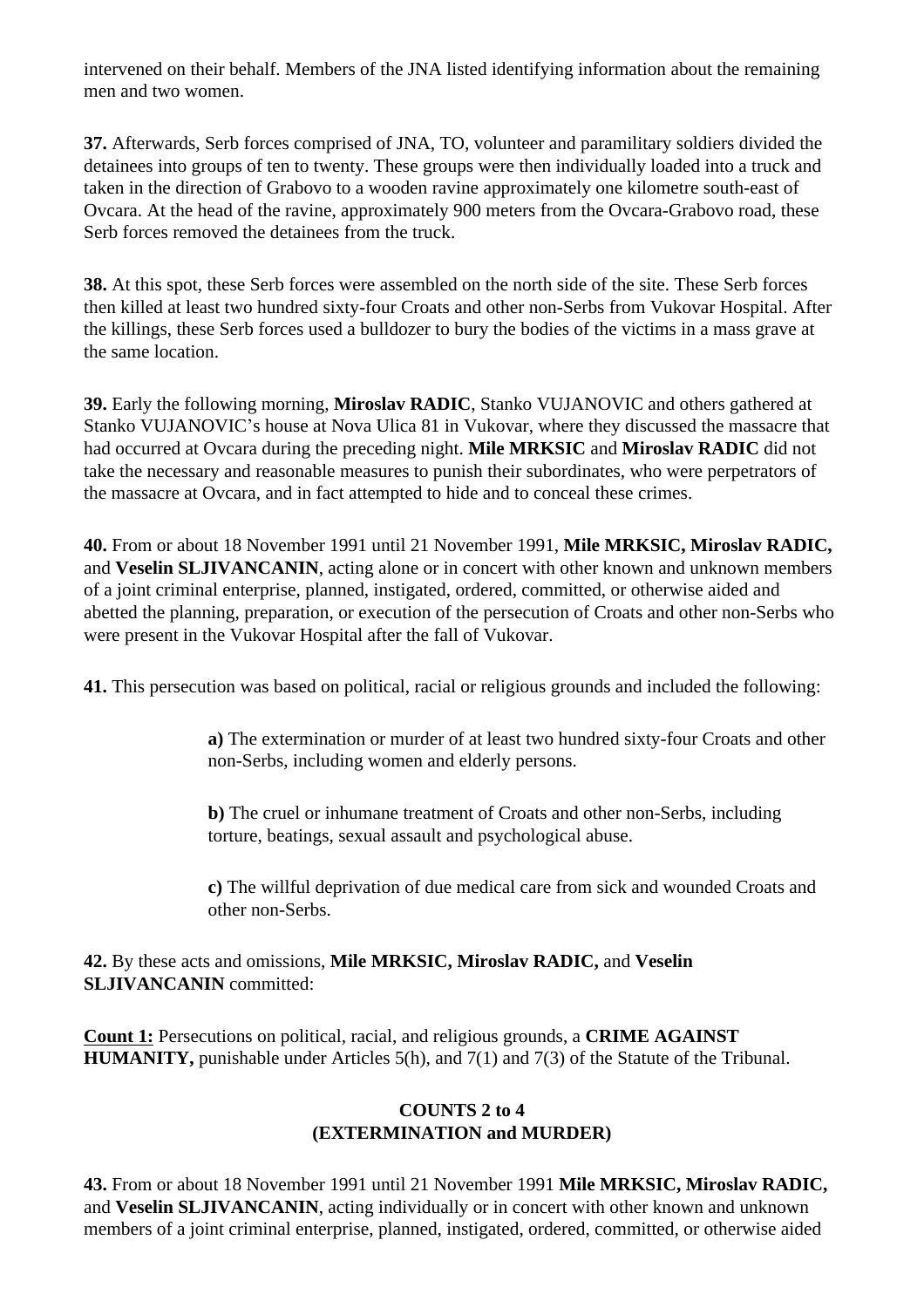and abetted the planning, preparation, or execution of the extermination and murder of Croats and other non-Serbs who were present in the Vukovar Hospital after the fall of Vukovar.

**44.** During the evening hours of 20/21 November 1991, at least two hundred sixty-four Croats and other non-Serbs were taken in groups of 10 to 20 to a location southeast of the Ovcara farm, where Serb forces comprised of JNA, TO, volunteer and paramilitary soldiers executed them. The names of the victims are set out in the Annex attached to this indictment.

#### **45.** By these acts and omissions, **Mile MRKSIC, Miroslav RADIC,** and **Veselin SLJIVANCANIN** committed:

**Count 2:** Extermination, a **CRIME AGAINST HUMANITY**, punishable under Articles 5(b) and 7 (1) and 7(3) of the Statute of the Tribunal.

**Count 3:** Murder, a **CRIME AGAINST HUMANITY**, punishable under Articles 5(a) and 7(1) and 7(3) of the Statute of the Tribunal.

**Count 4:** Murder, a **VIOLATION OF THE LAWS OR CUSTOMS OF WAR**, as recognised by Common Article 3(1)(a) of the Geneva Conventions of 1949, punishable under Articles 3 and 7(1) and 7(3) of the Statute of the Tribunal.

### **COUNTS 5 to 8 (TORTURE, INHUMANE ACTS, and CRUEL TREATMENT)**

**46.** From on or about 18 November 1991 until 21 November 1991, **Mile MRKSIC, Miroslav RADIC,** and **Veselin SLJIVANCANIN**, acting individually or in concert with other known and unknown members of a joint criminal enterprise, planned, instigated, ordered, committed, or otherwise aided and abetted the imprisonment at the Ovcara farm of approximately three hundred Croats and other non-Serbs who were present in the Vukovar Hospital after the fall of Vukovar. The conditions at this detention facility were brutal and characterized by inhumane treatment and constant physical and psychological assault. After the initial beating in front of the farm building, the Serb forces continued to beat and assault the detainees for several hours so seriously that at least two men died from the beatings. At least one female detainee was sexually assaulted.

**47.** Among the detainees were women, elderly men and patients from the Vukovar Hospital who were wounded or sick. Those patients did not receive any care for their illnesses or injuries after they were removed from the Vukovar Hospital. This includes the time that these detainees spent on the buses at the JNA barracks and during their detention at Ovcara farm.

**48.** By these acts and omissions, **Mile MRKSIC, Miroslav RADIC,** and **Veselin SLJIVANCANIN** committed:

**Count 5:** Torture, a **CRIME AGAINST HUMANITY** punishable under Article 5(f) and Article 7 (1) and Article 7 (3) of the Statute of the Tribunal.

**Count 6:** Inhumane acts, a **CRIME AGAINST HUMANITY** punishable under Article 5(i) and Article 7 (1) and Article 7 (3) of the Statute of the Tribunal.

**Count 7:** Torture, a **VIOLATION OF THE LAWS OR CUSTOMS OF WAR** as recognised by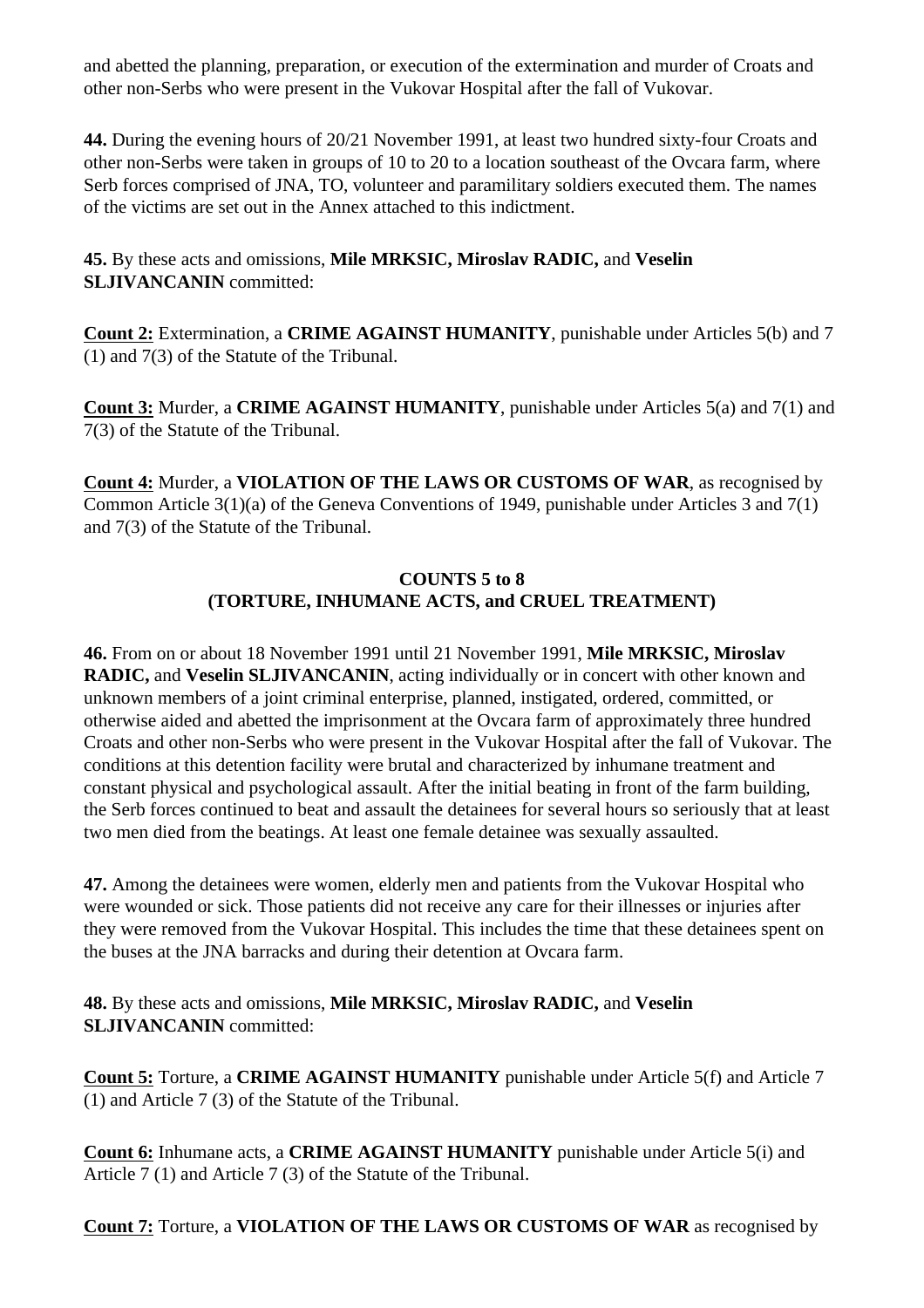Common Article 3 (1)(a) of the Geneva Conventions of 1949, punishable under Article 3 and Article 7 (1) and Article 7 (3) of the Statute of the Tribunal.

**Count 8:** Cruel treatment, a **VIOLATION OF THE LAWS OR CUSTOMS OF WAR** as recognised by Common Article 3 (1)(a) of

the Geneva Conventions of 1949, punishable under Article 3 and Article 7 (1) and Article 7 (3) of the Statute of the Tribunal.

Dated this 26th day of August 2004 At The Hague The Netherlands

Carla del Ponte Prosecutor

\_\_\_\_\_\_\_\_\_\_\_\_\_\_\_\_\_\_\_

## **ANNEX**

## **VICTIMS OVCARA FARM (VUKOVAR HOSPITAL)**

| <b>DATE</b>    | <b>LOCATION</b> | <b>VICTIMS</b>             | <b>YEAR OF</b><br><b>BIRTH / SEX</b> |
|----------------|-----------------|----------------------------|--------------------------------------|
| 20<br>November | <b>OVCARA</b>   | <b>ADZAGA Jozo</b>         | 1949/ MALE                           |
| 1991           |                 | <b>AHMETOVIC Ismet-Ivo</b> | 1968/ MALE                           |
|                |                 | <b>ANDRIJANIC Vinko</b>    | 1953/ MALE                           |
|                |                 | +ANIC-ANTIC Jadranko       | 1959/ MALE                           |
|                |                 | <b>ARNOLD Kresimir</b>     | 1958/MALE                            |
|                |                 | ASADjANIN Ilija            | 1952/ MALE                           |
|                |                 | <b>BABIC</b> Drazen        | 1966/ MALE                           |
|                |                 | <b>BAINRAUH</b> Ivan       | 1956/ MALE                           |
|                |                 | <b>BAJNRAUH Tomislav</b>   | 1938/ MALE                           |
|                |                 |                            |                                      |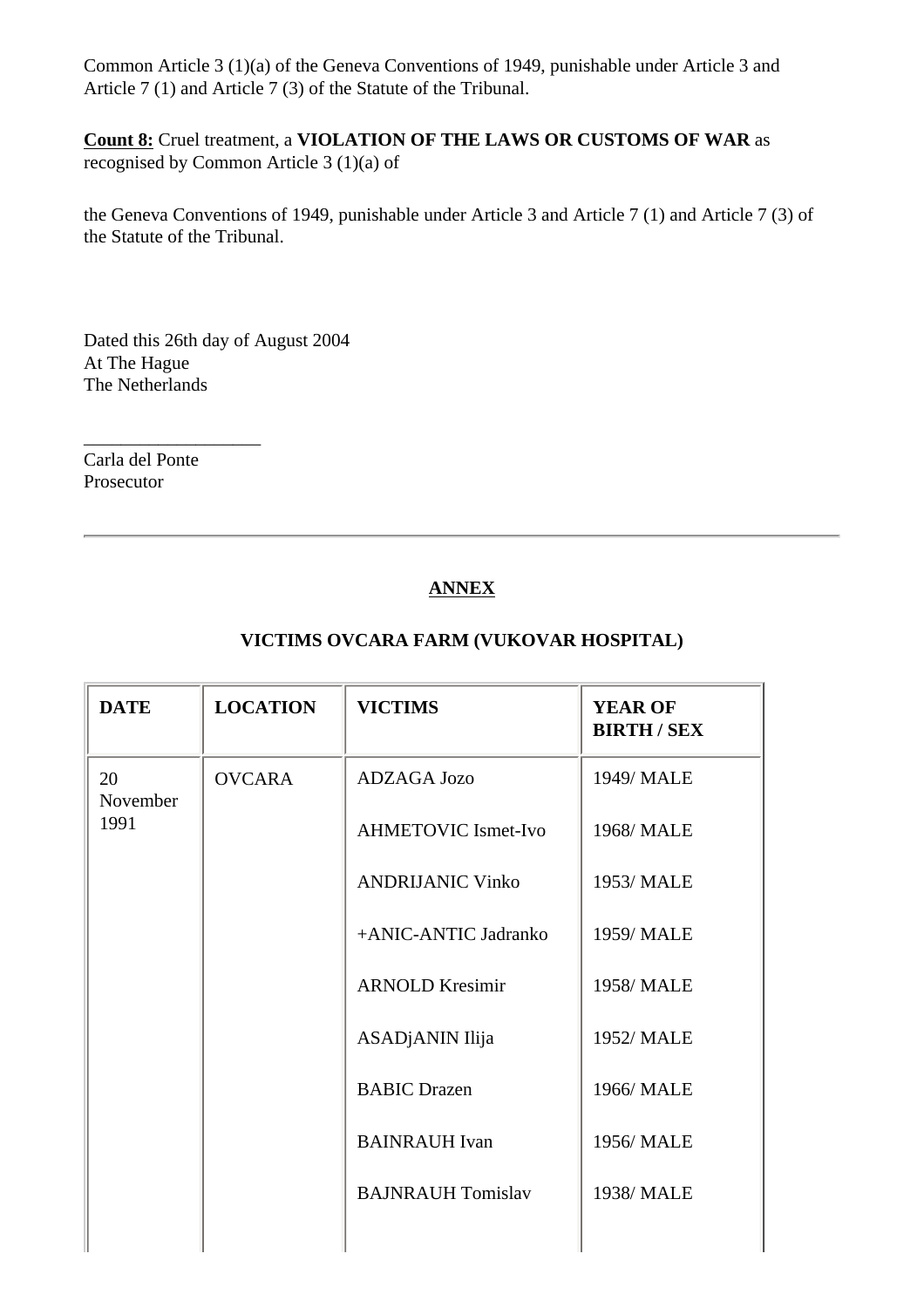| +BAKETA Goran                                  | 1960/ MALE |
|------------------------------------------------|------------|
| <b>BALAS</b> Stjepan                           | 1956/MALE  |
| <b>BALOG</b> Dragutin                          | 1974/ MALE |
| <b>BALOG</b> Josip                             | 1928/ MALE |
| <b>BALOG Zvonko</b>                            | 1958/MALE  |
| <b>BALVANAC Djuro</b>                          | 1952/ MALE |
| <b>BANOZIC Boris</b>                           | 1967/ MALE |
| <b>BARANJAJI</b> Pero                          | 1968/MALE  |
| <b>BARBARIC Branko</b>                         | 1967/ MALE |
| <b>BARBIR Lovro</b>                            | 1935/ MALE |
| <b>BARIC</b> Djuka                             | 1950/MALE  |
| <b>BARICEVIC Zeljko</b>                        | 1965/MALE  |
| <b>BARISIC</b> Franjo                          | 1946/ MALE |
| BARTA An elko-Ivan                             | 1967/ MALE |
| +BATARELO Josip                                | 1947/ MALE |
| <b>BATARELO Zeljko</b>                         | 1955/MALE  |
| <b>BAUMGERTNER</b><br>Tomislav                 | 1973/ MALE |
| <b>BEGCEVIC Marko</b>                          | 1968/ MALE |
| <b>BEGOV Zeljko</b>                            | 1958/MALE  |
| <b>BINGULA</b> Stjepan                         | 1958/MALE  |
|                                                | 1970/ MALE |
| <b>BJELANOVIC Ringo</b><br>+BLASKOVIC Miroslav | 1959/ MALE |
|                                                | 1964/ MALE |
| <b>BLAZEVIC Zlatko</b>                         |            |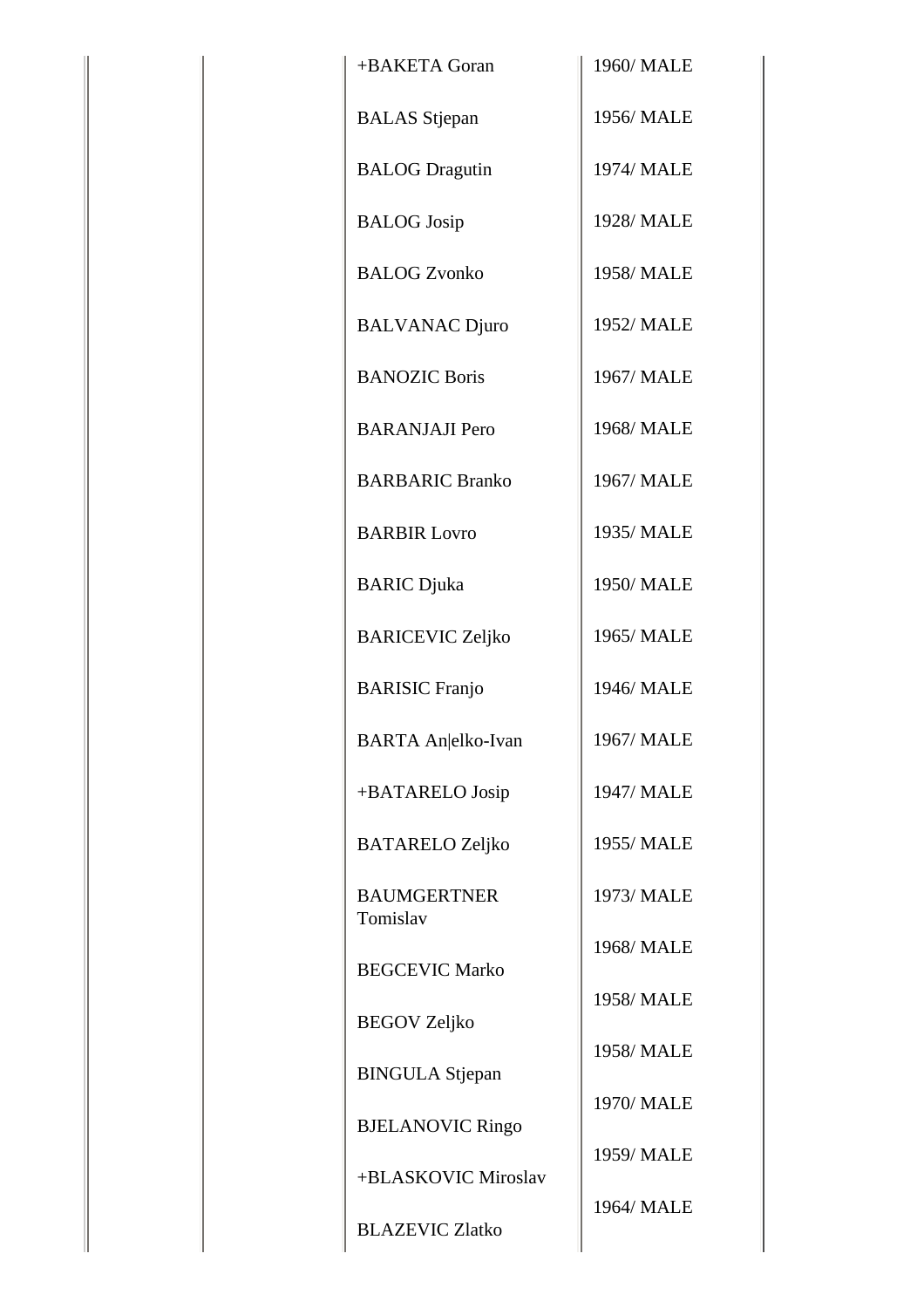| +BODROZIC Ante          | 1953/ MALE |
|-------------------------|------------|
| <b>BOSAK Marko</b>      | 1967/ MALE |
| <b>BOSANAC Dragutin</b> | 1919/ MALE |
|                         | 1941/ MALE |
| <b>BOSANAC Tomislav</b> |            |

+ Persons missing whose remains have not yet been identified.

### ANNEX

# VICTIMS OVCARA FARM (VUKOVAR HOSPITAL)

| <b>DATE</b>         | <b>LOCATION</b> | <b>VICTIMS</b>         | <b>YEAR OF</b><br><b>BIRTH / SEX</b> |
|---------------------|-----------------|------------------------|--------------------------------------|
| 20 November<br>1991 | <b>OVCARA</b>   | +BOZAK Ivan            | 1958/MALE                            |
|                     |                 | <b>BRACIC Zvonimir</b> | 1970/ MALE                           |
|                     |                 | +BRADARIC Josip        | 1949/ MALE                           |
|                     |                 | <b>BRAJDIC</b> Josip   | 1950/MALE                            |
|                     |                 | <b>BUKVIC</b> Djorde   | 1966/ MALE                           |
|                     |                 | <b>BUOVAC</b> Ivan     | 1966/ MALE                           |
|                     |                 | +BUZIC Zvonko          | 1955/MALE                            |
|                     |                 | <b>CRNJAC</b> Ivan     | 1966/ MALE                           |
|                     |                 | +CALETA Zvonimir       | 1953/ MALE                           |
|                     |                 | +COLAK Ivica           | 1965/MALE                            |
|                     |                 | +CUPIC Mladen          | 1967/ MALE                           |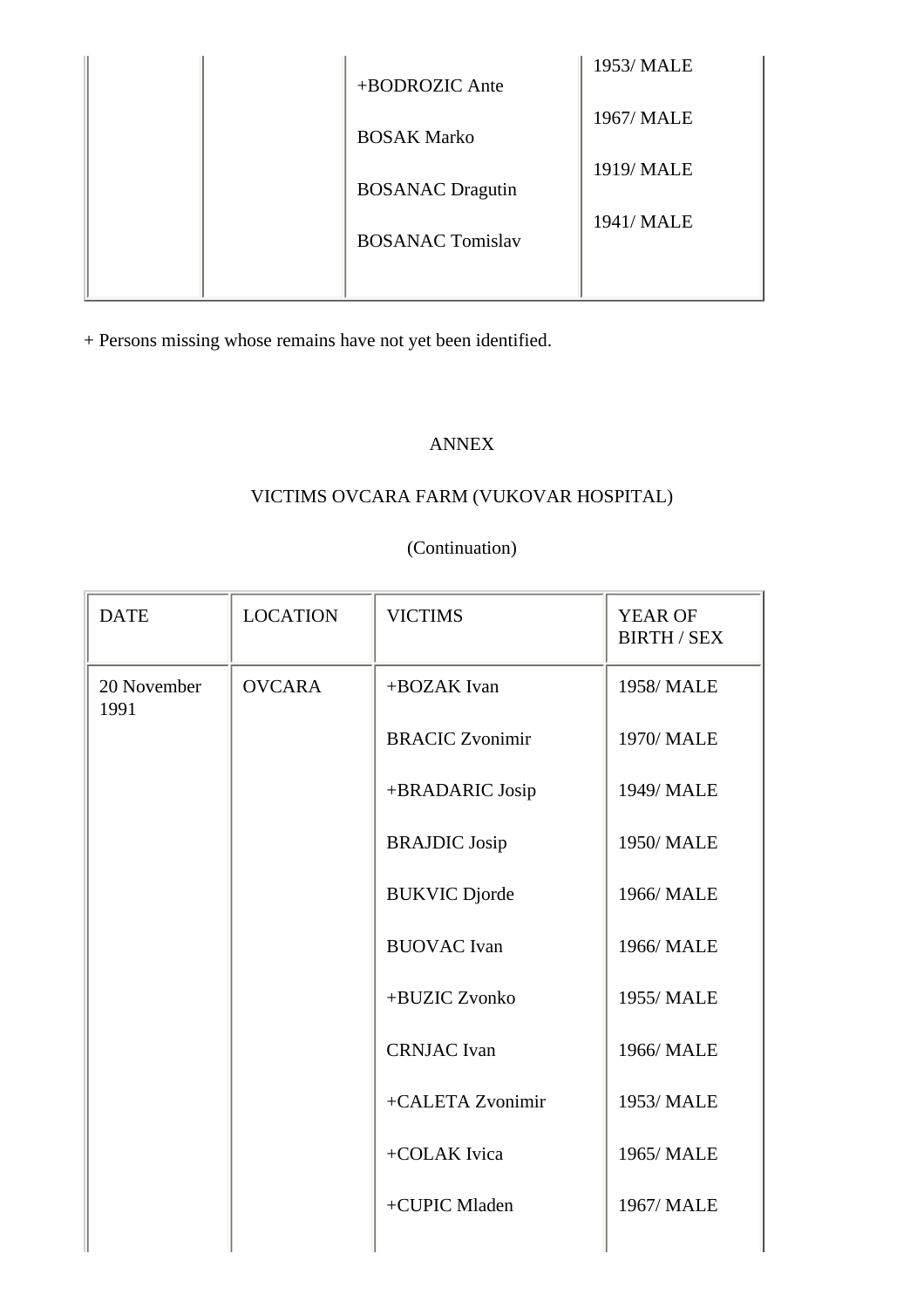| CUPIC Stanoja (Serbian)    | 1953/ MALE |
|----------------------------|------------|
| <b>DALIC Tihomir</b>       | 1966/ MALE |
| <b>DOLISNI</b> Ivica       | 1960/ MALE |
| +DOSEN Ivan                | 1958/MALE  |
| +DOSEN Martin              | 1952/ MALE |
| +DOSEN Tadija              | 1950/MALE  |
| <b>DRAGUN Josip</b>        | 1962/ MALE |
| <b>DUVNJAK Stanko</b>      | 1959/ MALE |
| <b>DJUDjAR</b> Sasa        | 1968/MALE  |
| <b>DJUKIC Vladimir</b>     | 1948/ MALE |
| <b>EBNER Vinko-Djuro</b>   | 1961/MALE  |
| FIRI Ivan                  | 1915/MALE  |
| +FITUS Karlo               | 1964/ MALE |
| <b>FRISCIC</b> Dragutin    | 1958/ MALE |
| <b>FURUNDZIJA Petar</b>    | 1949/ MALE |
| <b>GAJDA Robert</b>        | 1966/MALE  |
| <b>GALIC Milenko</b>       | 1965/MALE  |
| <b>GALIC Vedran</b>        | 1973/ MALE |
| <b>GARVANOVIC Borislav</b> | 1954/ MALE |
| +GASPAR Zorislav           | 1971/ MALE |
| <b>GAVRIC Dragan</b>       | 1956/MALE  |
| <b>GLAVASEVIC Sinisa</b>   | 1960/MALE  |
| +GOJANI Jozo               | 1966/ MALE |
|                            |            |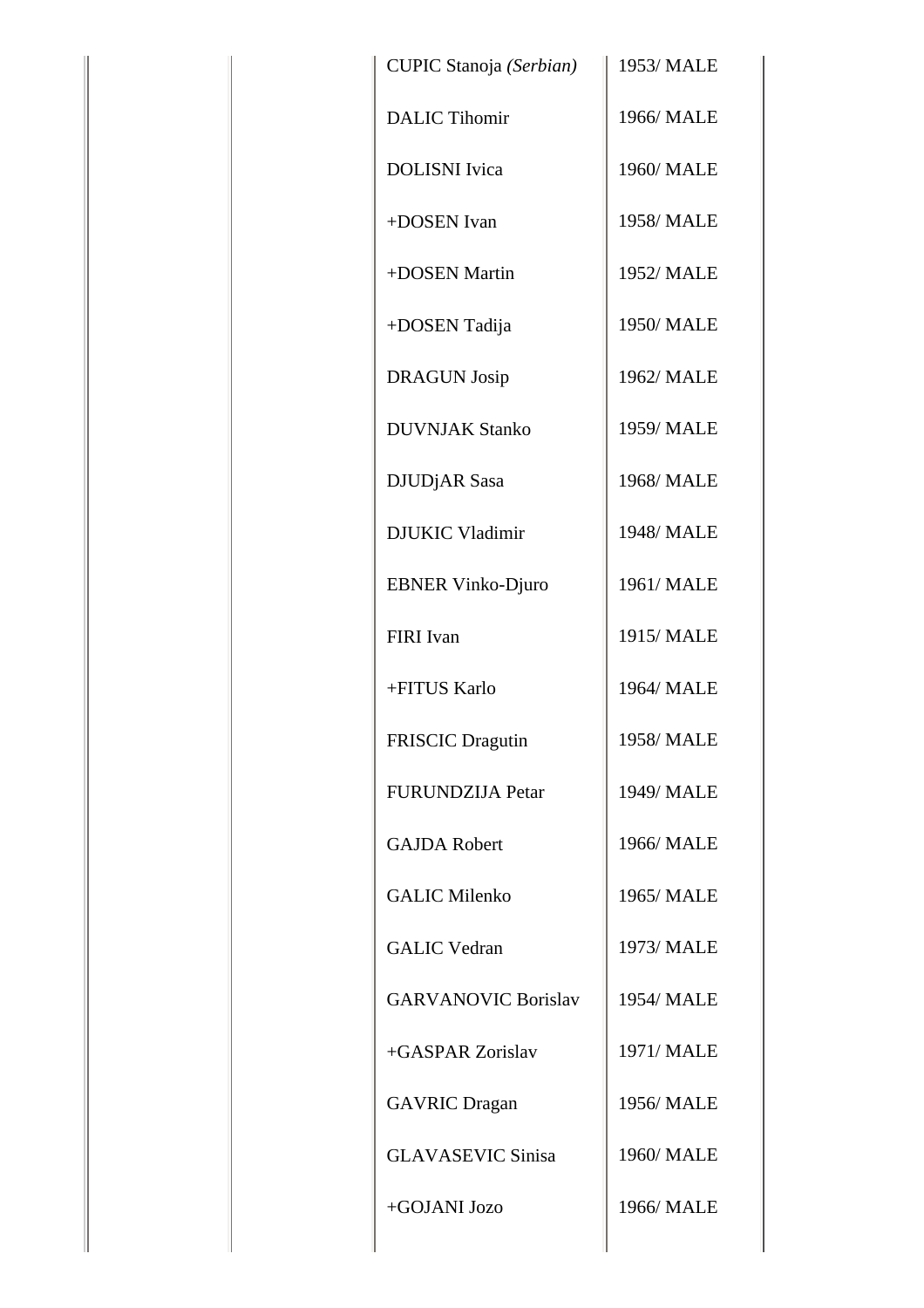| <b>GOLAC Krunoslav</b> | 1959/ MALE |
|------------------------|------------|
| <b>GRAF Branislav</b>  | 1955/ MALE |
| <b>GRANIC Dragan</b>   | 1960/ MALE |
|                        |            |

# VICTIMS OVCARA FARM (VUKOVAR HOSPITAL)

| <b>DATE</b>         | <b>LOCATION</b> | <b>VICTIMS</b>         | <b>YEAR OF</b><br><b>BIRTH / SEX</b> |
|---------------------|-----------------|------------------------|--------------------------------------|
| 20 November<br>1991 | <b>OVCARA</b>   | +GREJZA Milan          | 1959/ MALE                           |
|                     |                 | <b>GRUBER Zoran</b>    | 1969/ MALE                           |
|                     |                 | <b>GUDELJ</b> Drago    | 1940/ MALE                           |
|                     |                 | +HEGEDUS Tomislav      | 1953/ MALE                           |
|                     |                 | <b>HEGEDUSIC Mario</b> | 1972/ MALE                           |
|                     |                 | <b>HERCEG</b> Zeljko   | 1962/ MALE                           |
|                     |                 | <b>HERMAN</b> Ivan     | 1969/ MALE                           |
|                     |                 | HERMAN Stjepan         | 1955/MALE                            |
|                     |                 | HLEVNJAK Nedeljko      | 1964/ MALE                           |
|                     |                 | <b>HOLJEVAC Nikica</b> | 1955/MALE                            |
|                     |                 | +HORVAT Ivica          | 1958/MALE                            |
|                     |                 | <b>HORVAT Viktor</b>   | 1949/ MALE                           |
|                     |                 | HUSNJAK Nedjeljko      | 1969/MALE                            |
|                     |                 | <b>ILES Zvonko</b>     | 1941/ MALE                           |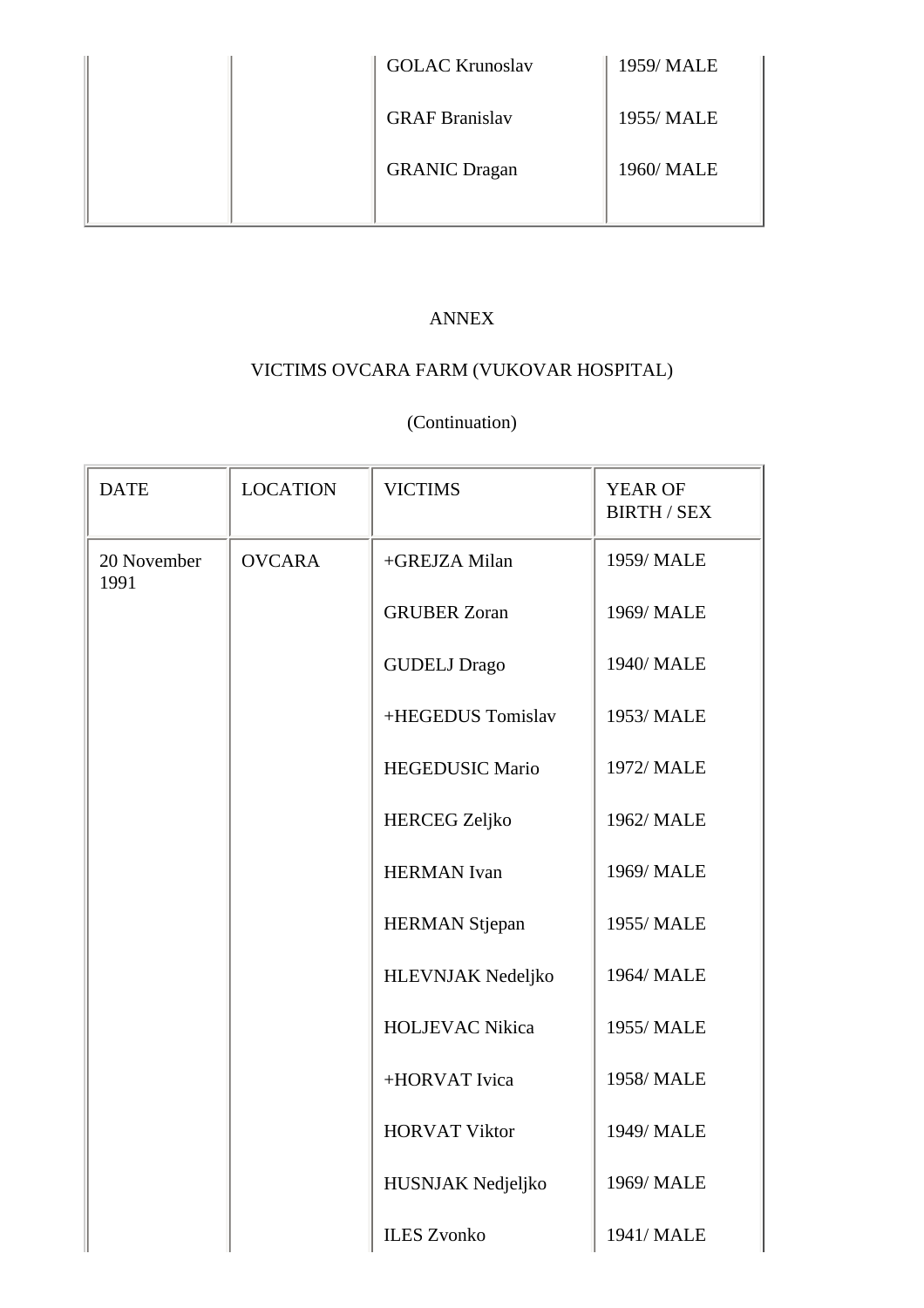| <b>IMBRISIC</b> Ivica      | 1958/MALE  |
|----------------------------|------------|
| +IVAN Zlatko               | 1955/MALE  |
| <b>IVEZIC Aleksander</b>   | 1950/MALE  |
| <b>JAJALO Marko</b>        | 1957/ MALE |
| <b>JAKUBOVSKI Martin</b>   | 1971/ MALE |
| <b>JALSOVEC</b> Ljubomir   | 1957/ MALE |
| <b>JAMBOR Tomo</b>         | 1966/MALE  |
| <b>JANIC Mihael</b>        | 1939/ MALE |
| +JANJIC Borislav           | 1956/MALE  |
| <b>JANTOL Boris</b>        | 1959/MALE  |
| <b>JARABEK Zlatko</b>      | 1956/MALE  |
| <b>JEZIDZIC</b> Ivica      | 1957/ MALE |
| <b>JOVAN Zvonimir</b>      | 1967/MALE  |
| <b>JOVANOVIC Branko</b>    | 1955/MALE  |
| <b>JOVANOVIC Oliver</b>    | 1972/ MALE |
| +JULARIC Goran             | 1971/ MALE |
| <b>JURELA Damir</b>        | 1969/ MALE |
| <b>JURELA Zeljko</b>       | 1956/MALE  |
| <b>JURENDIC Drago</b>      | 1966/ MALE |
| <b>JURISIC Marko-Josip</b> | 1946/ MALE |
| <b>JURISIC Pavao</b>       | 1966/ MALE |
| <b>JURISIC Zeljko</b>      | 1963/ MALE |
|                            |            |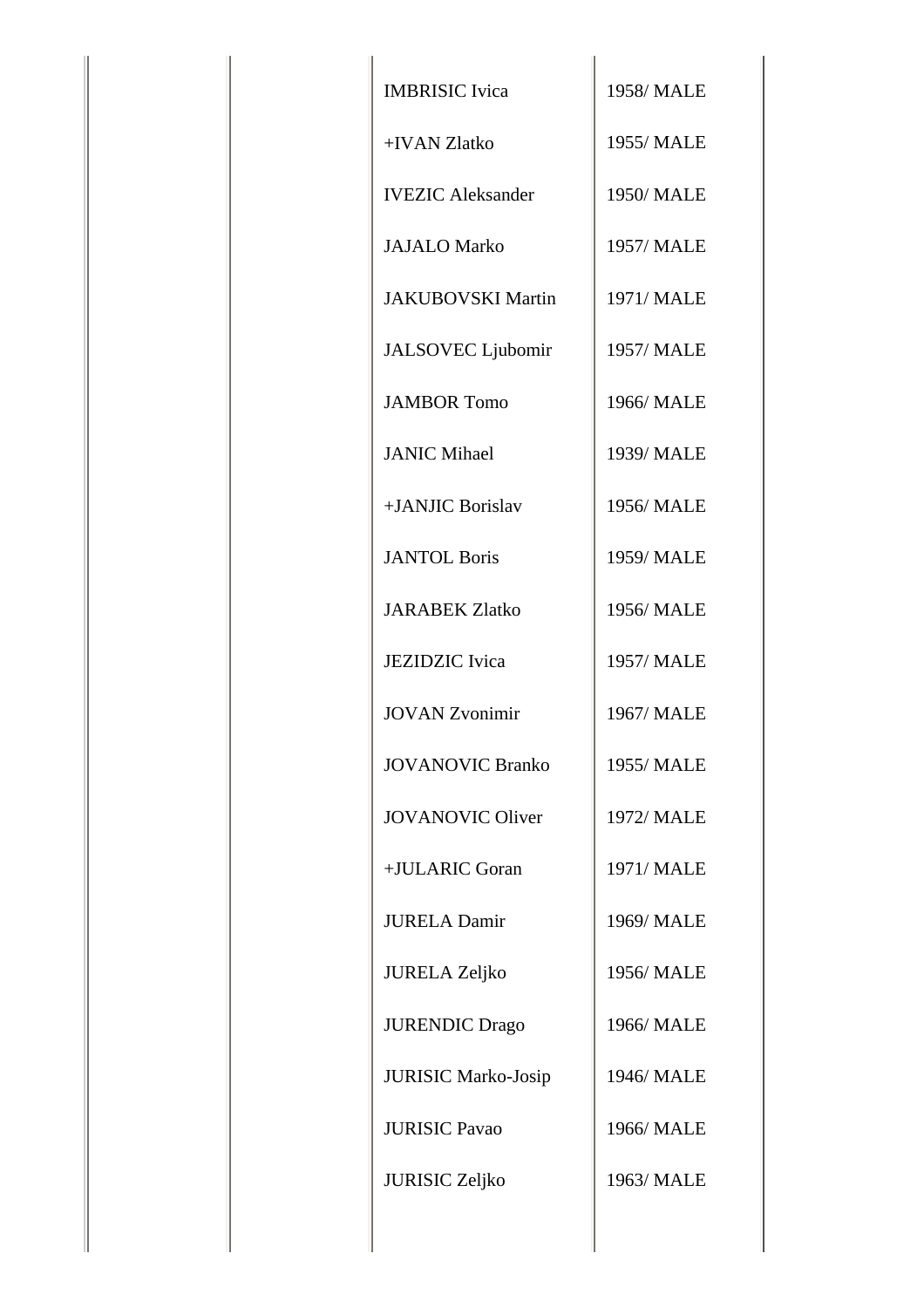J)

 $\bar{\mu}$ 

# VICTIMS OVCARA FARM (VUKOVAR HOSPITAL)

| <b>DATE</b>         | <b>LOCATION</b> | <b>VICTIMS</b>           | <b>YEAR OF</b><br><b>BIRTH / SEX</b> |
|---------------------|-----------------|--------------------------|--------------------------------------|
| 20 November<br>1991 | <b>OVCARA</b>   | <b>KACIC</b> Igor        | 1975/MALE                            |
|                     |                 | <b>KAPUSTIC Josip</b>    | 1965/MALE                            |
|                     |                 | <b>KELAVA Kresimir</b>   | 1953/ MALE                           |
|                     |                 | +KIRALJ Damir            | 1964/ MALE                           |
|                     |                 | <b>KIRALJ Damir</b>      | 1959/ MALE                           |
|                     |                 | <b>KITIC Goran</b>       | 1966/ MALE                           |
|                     |                 | <b>KNEZIC Djuro</b>      | 1937/ MALE                           |
|                     |                 | <b>KOLAK Tomislav</b>    | 1962/ MALE                           |
|                     |                 | <b>KOLAK Vladimir</b>    | 1966/ MALE                           |
|                     |                 | +KOLOGRANIC Dusko        | 1950/MALE                            |
|                     |                 | <b>KOMORSKI</b> Ivan     | 1952/ MALE                           |
|                     |                 | +KOSTENAC Bono           | 1942/ MALE                           |
|                     |                 | <b>KOSTOVIC Borislav</b> | 1962/ MALE                           |
|                     |                 | <b>KOSIR Bozidar</b>     | 1957/ MALE                           |
|                     |                 | <b>KOVAC</b> Ivan        | 1953/ MALE                           |
|                     |                 | +KOVAC Mladen            | 1958/MALE                            |
|                     |                 | <b>KOVACEVIC Zoran</b>   | 1962/ MALE                           |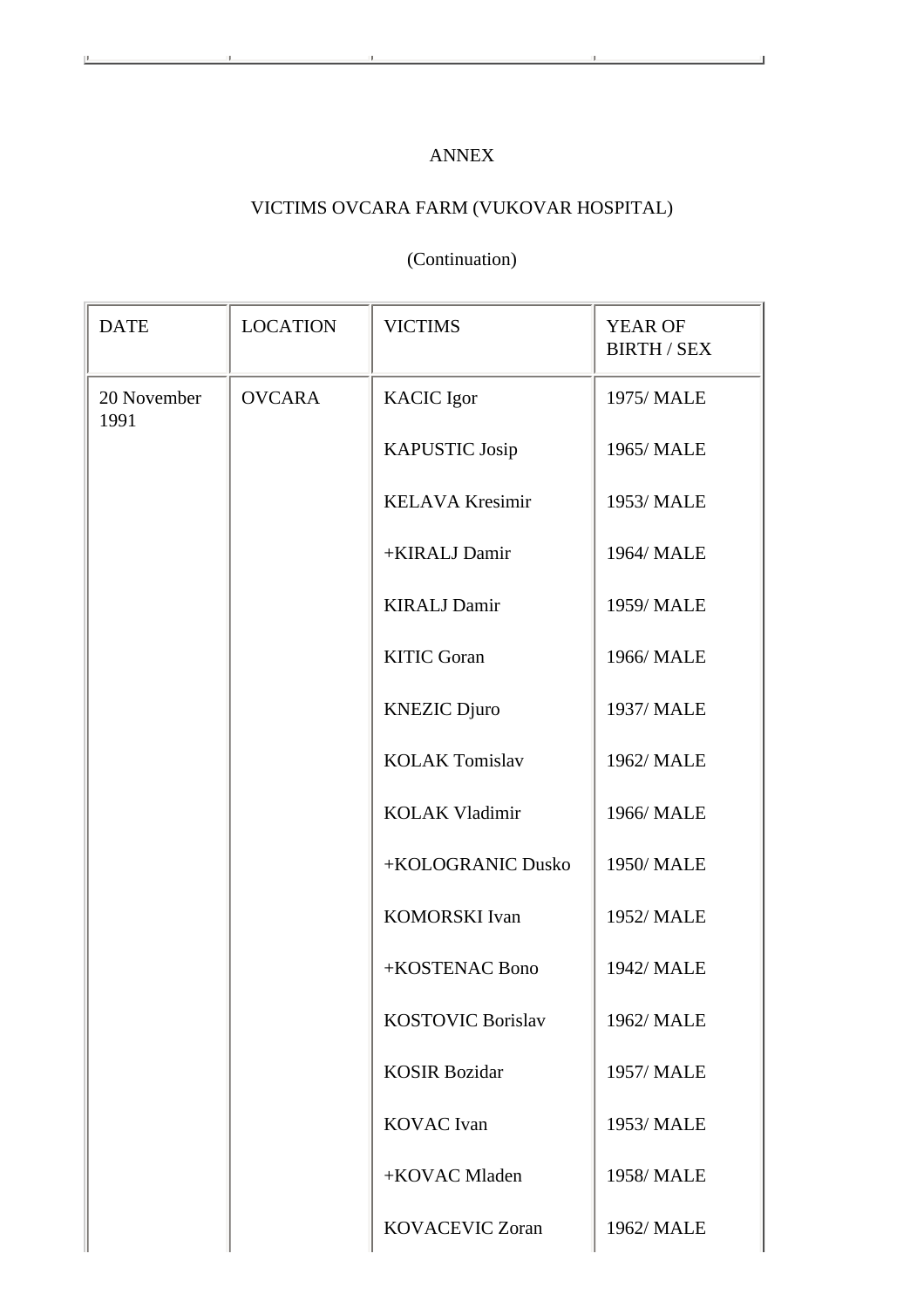| +KOVACIC Damir                | 1970/ MALE |
|-------------------------------|------------|
| <b>KOZUL</b> Josip            | 1968/MALE  |
| <b>KRAJINOVIC Ivan</b>        | 1966/MALE  |
| <b>KRAJINOVIC Zlatko</b>      | 1969/ MALE |
| <b>KRASIC</b> Ivan            | 1964/ MALE |
| <b>KREZO</b> Ivica            | 1963/ MALE |
| <b>KRISTICEVIC Kazimir</b>    | 1959/ MALE |
| +KRIZAN Drago                 | 1957/ MALE |
| +KRUNES Branimir              | 1966/ MALE |
| LEND <sub>j</sub> EL Tomislav | 1957/ MALE |
| LENDjEL Zlatko                | 1949/ MALE |
| +LEROTIC Zvonimir             | 1960/MALE  |
| <b>LESIC Tomislav</b>         | 1950/MALE  |
| <b>LET Mihajlo</b>            | 1956/MALE  |
| <b>LILI</b> Dragutin          | 1951/MALE  |
| LJUBAS Hrvoje                 | 1971/ MALE |
| +LONCAR Tihomir               | 1955/MALE  |
| <b>LOVRIC Joko</b>            | 1968/MALE  |
| +LOVRIC Jozo                  | 1953/ MALE |
| <b>LUCIC Marko</b>            | 1954/ MALE |
| +LUKENDA Branko               | 1961/ MALE |
| <b>LUKIC Mato</b>             | 1963/ MALE |
|                               |            |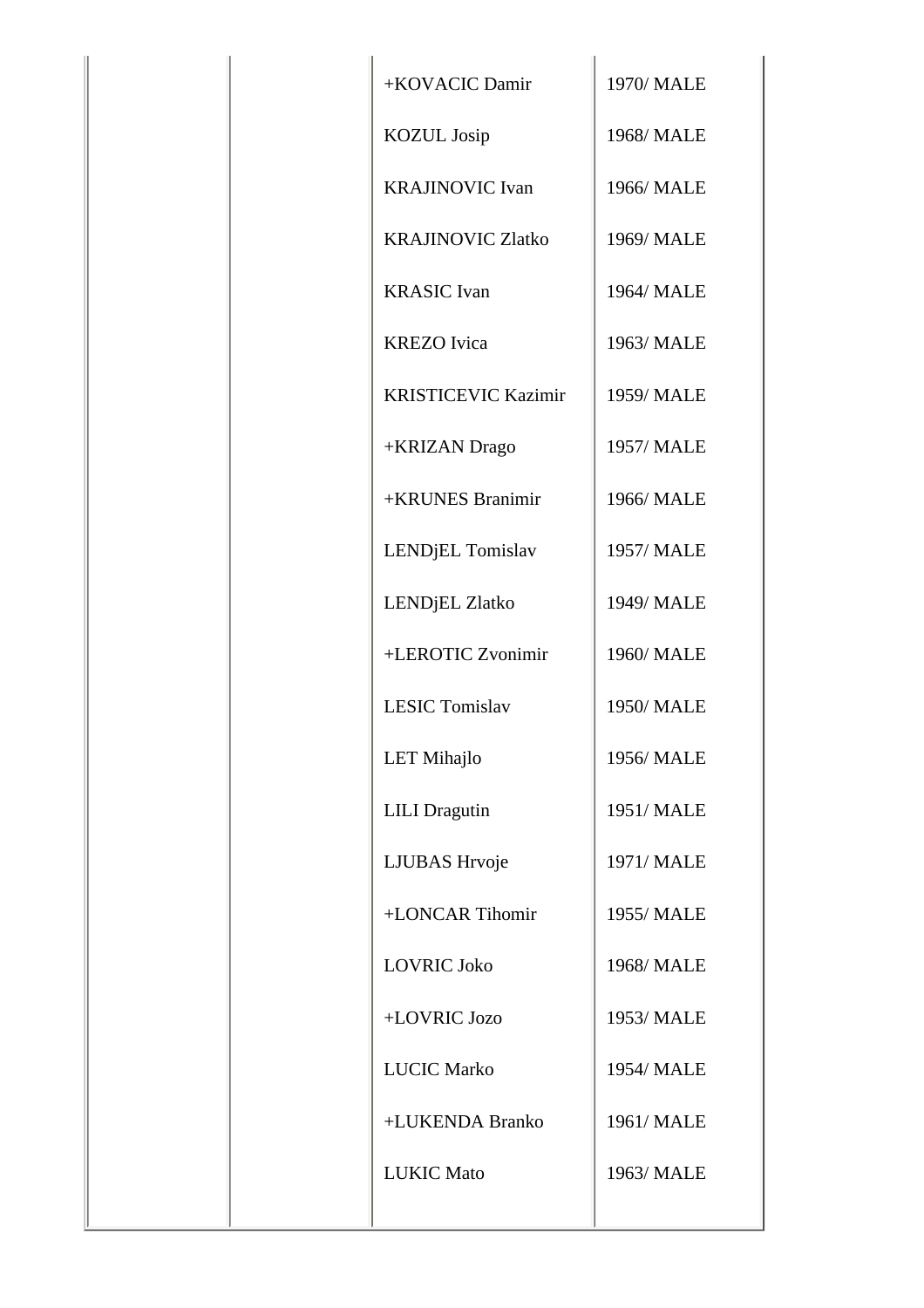# VICTIMS OVCARA FARM (VUKOVAR HOSPITAL)

| <b>DATE</b>         | <b>LOCATION</b> | <b>VICTIMS</b>           | <b>YEAR OF</b><br><b>BIRTH / SEX</b> |
|---------------------|-----------------|--------------------------|--------------------------------------|
| 20 November<br>1991 | <b>OVCARA</b>   | +MAGDIC Mile             | 1953/ MALE                           |
|                     |                 | MAGOC-MAMIC<br>Predrag   | 1965/MALE                            |
|                     |                 | +MAJIC Robert            | 1971/ MALE                           |
|                     |                 | <b>MAJOR Zeljko</b>      | 1960/MALE                            |
|                     |                 | +MANDIC Marko            | 1953/ MALE                           |
|                     |                 | <b>MARICIC Zdenko</b>    | 1956/ MALE                           |
|                     |                 | +MARIJANOVIC             | 1959/ MALE                           |
|                     |                 | Martin                   | 1959/ FEMALE                         |
|                     |                 | <b>MARKOBASIC Ruzica</b> | 1934/ MALE                           |
|                     |                 | +MAZAR Ivan              | 1936/ MALE                           |
|                     |                 | MEDJESI Andrija          | 1964/ MALE                           |
|                     |                 | <b>MEDJESI Zoran</b>     | 1956/MALE                            |
|                     |                 | +MERIC Ohran             | 1963/ MALE                           |
|                     |                 | <b>MIHOVIC Tomislav</b>  | 1952/ MALE                           |
|                     |                 | +MIKLETIC Josip          | 1961/MALE                            |
|                     |                 | <b>MIKULIC Zdravko</b>   | 1969/ MALE                           |
|                     |                 | <b>MIKULIC Zvonko</b>    | 1955/MALE                            |
|                     |                 | <b>MILIC Slavko</b>      | 1950/MALE                            |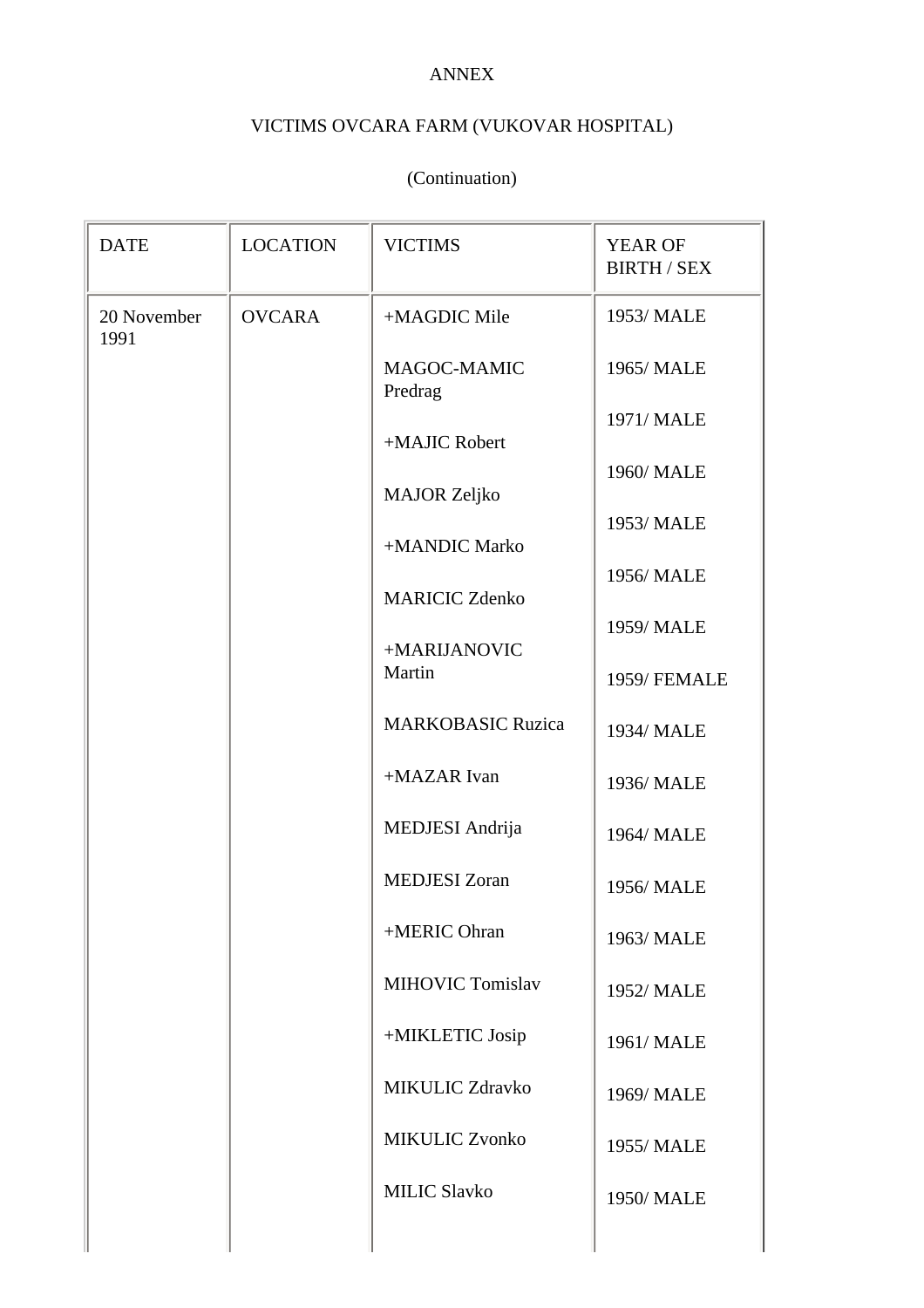|  | +MILJAK Zvonimir           | 1968/ MALE |
|--|----------------------------|------------|
|  | <b>MISIC</b> Ivan          | 1966/ MALE |
|  | <b>MLINARIC Mile</b>       | 1955/MALE  |
|  | MOKOS Andrija              | 1965/MALE  |
|  | <b>MOLNAR Sasa</b>         | 1969/ MALE |
|  | <b>MUTVAR Antun</b>        | 1965/MALE  |
|  | NADj Darko                 | 1935/ MALE |
|  | NADj Franjo                | 1958/MALE  |
|  | NEJASMIC Ivan              | 1966/ MALE |
|  | +NICOLLIER Jean<br>Michael | 1963/ MALE |
|  | <b>OMEROVIC Mufat</b>      | 1950/MALE  |
|  | +ORESKI Ivan               | 1967/ MALE |
|  | <b>ORESKI Vladislav</b>    | 1963/ MALE |
|  | <b>PAPP Tomislav</b>       | 1959/ MALE |
|  | PATARIC Zeljko             | 1965/MALE  |
|  | PAVLIC Slobodan            | 1965/MALE  |
|  | <b>PAVLOVIC Zlatko</b>     | 1961/ MALE |
|  | <b>PERAK Mato</b>          | 1967/ MALE |
|  | PERKO Aleksandar           | 1965/MALE  |
|  | PERKOVIC Damir             | 1963/ MALE |
|  | PERKOVIC Josip             | 1949/ MALE |
|  | PETROVIC Stjepan           |            |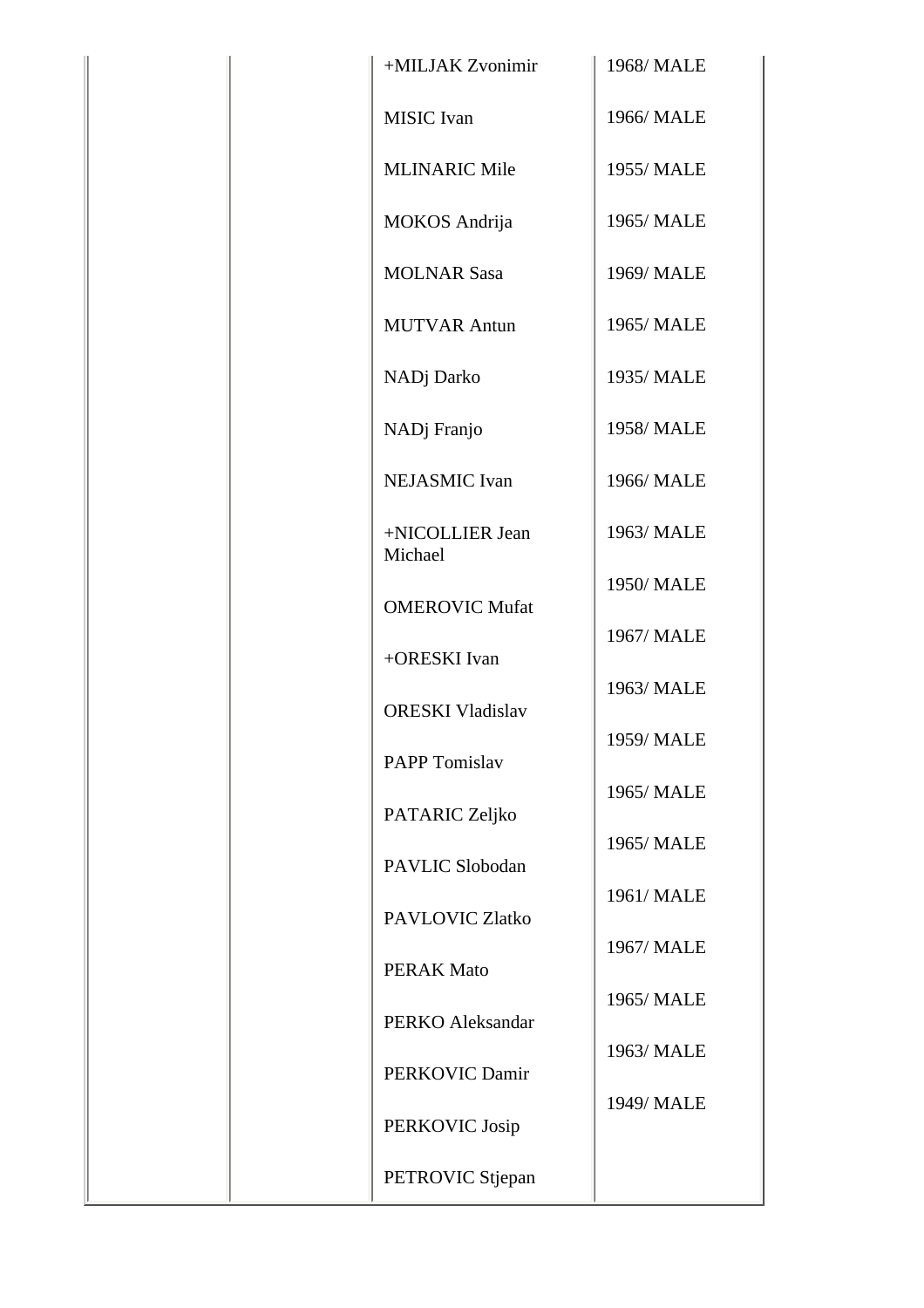# VICTIMS OVCARA FARM (VUKOVAR HOSPITAL)

| <b>DATE</b>         | <b>LOCATION</b> | <b>VICTIMS</b>            | <b>YEAR OF</b><br><b>BIRTH / SEX</b> |
|---------------------|-----------------|---------------------------|--------------------------------------|
| 20 November<br>1991 | <b>OVCARA</b>   | <b>PINTER Nikola</b>      | 1940/ MALE                           |
|                     |                 | PLAVSIC Ivan-<br>Zvonimir | 1939/ MALE                           |
|                     |                 | PODHORSKI Janja           | 1931/ FEMALE                         |
|                     |                 | <b>POLHERT Damir</b>      | 1962/ MALE                           |
|                     |                 | POLOVINA Branimir         | 1950/MALE                            |
|                     |                 | <b>POSAVEC Stanko</b>     | 1952/ MALE                           |
|                     |                 | POLJAK Vjekoslav          | 1951/MALE                            |
|                     |                 | PRAVDIC Tomo              | 1934/ MALE                           |
|                     |                 | +PRPIC Tomislav           | 1959/ MALE                           |
|                     |                 | <b>PUCAR Dmitar</b>       | 1949/ MALE                           |
|                     |                 | <b>RADACIC</b> Ivan       | 1955/ MALE                           |
|                     |                 | RAGUZ Ivan                | 1955/MALE                            |
|                     |                 | <b>RASIC Milan</b>        | 1954/ MALE                           |
|                     |                 | <b>RATKOVIC Kresimir</b>  | 1968/ MALE                           |
|                     |                 | <b>RIBICIC Marko</b>      | 1951/MALE                            |
|                     |                 | <b>RIMAC Salvador</b>     | 1960/ MALE                           |
|                     |                 | <b>ROHACEK Karlo</b>      | 1942/ MALE                           |
|                     |                 |                           | 1971/ MALE                           |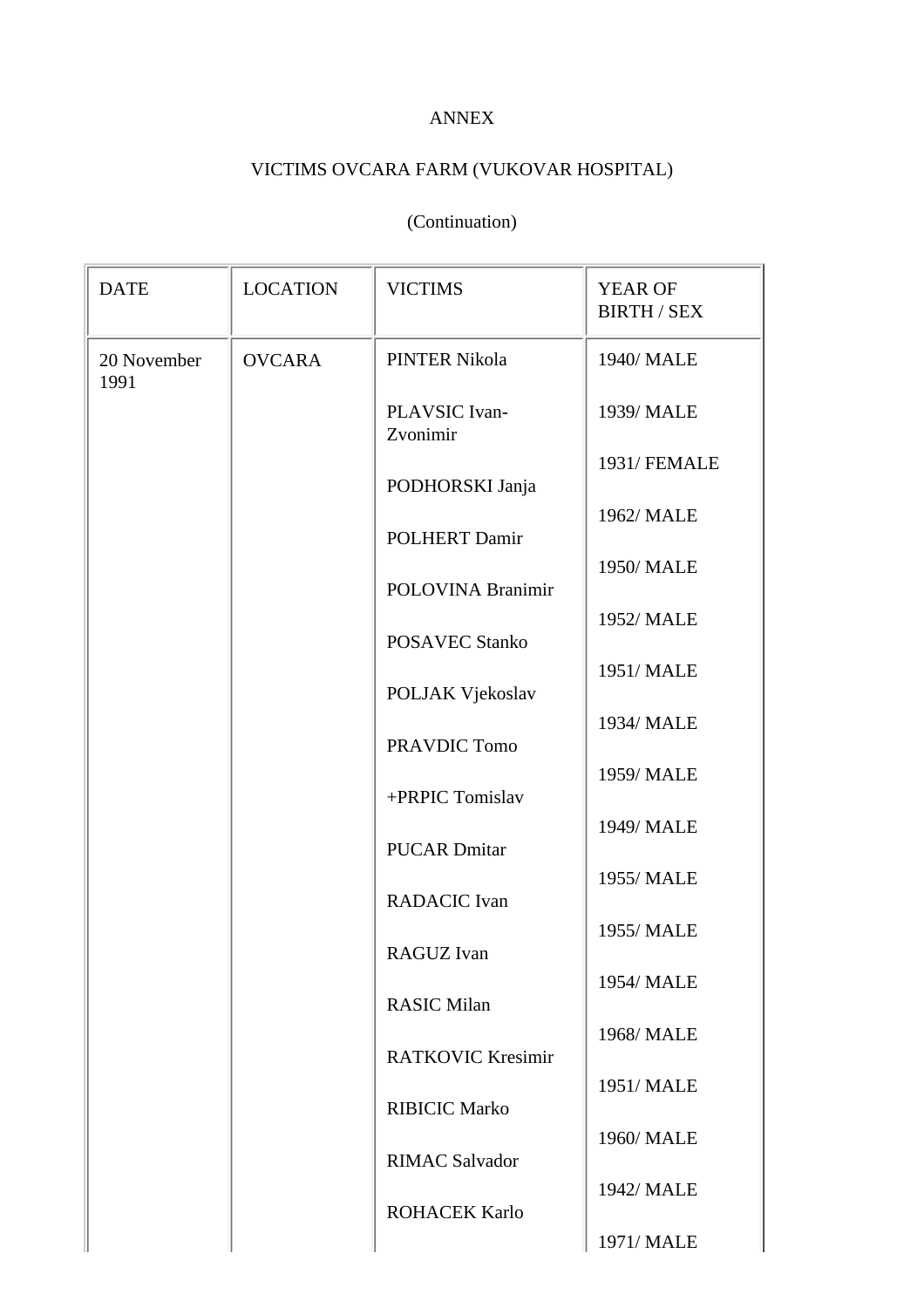| ROHACEK Zeljko           |            |
|--------------------------|------------|
| +SAITI Ceman             | 1960/MALE  |
| +SAMARDZIC               | 1946/ MALE |
| Damjan                   | 1964/ MALE |
| +SAVANOVIC<br>Tihomir    | 1964/ MALE |
| +SENCIC Ivan             | 1939/ MALE |
| +SOTINAC Stipan          | 1965/MALE  |
| <b>SPUDIC Pavao</b>      | 1958/MALE  |
| <b>STANIC Marko</b>      | 1968/MALE  |
| STANIC Zeljko            | 1942/ MALE |
| <b>STEFANKO Petar</b>    | 1949/ MALE |
| <b>STOJANOVIC Ivan</b>   | 1954/ MALE |
| <b>STUBICAR Ljubomir</b> | 1961/MALE  |
| +SAJTOVIC Davor          | 1928/ MALE |
| +SAJTOVIC Martin         | 1955/MALE  |
| <b>SARIK Stjepan</b>     | 1960/MALE  |
| <b>SASKIN Sead</b>       | 1943/ MALE |
| <b>SIMUNIC Pero</b>      | 1971/ MALE |
| SINDILJ Vjekoslav        | 1943/ MALE |
| <b>SRENK Djuro</b>       | 1963/ MALE |
| <b>STEFULJ Drazen</b>    | 1958/MALE  |
| +TABACEK Antun           | 1959/MALE  |
| TADIC Tadija             | 1950/MALE  |
|                          | 1940/ MALE |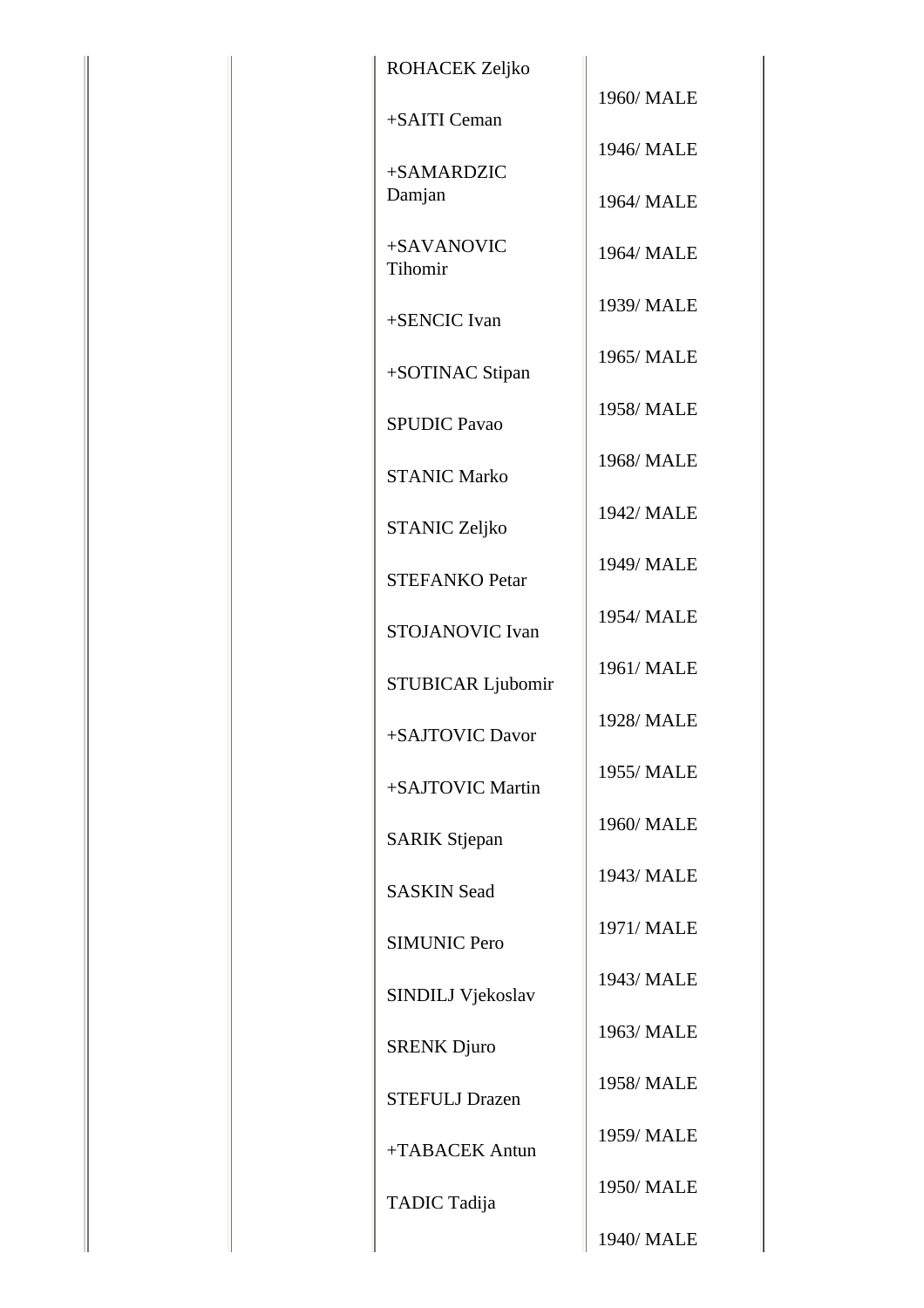|  | <b>TARLE Dujo</b>      |            |
|--|------------------------|------------|
|  |                        | 1971/ MALE |
|  | <b>TEREK Antun</b>     |            |
|  |                        | 1963/ MALE |
|  | <b>TISLJARIC Darko</b> |            |
|  |                        |            |
|  | <b>TIVANOVAC</b> Ivica |            |

# VICTIMS OVCARA FARM (VUKOVAR HOSPITAL)

| <b>LOCATION</b> | <b>VICTIMS</b>          | YEAR OF<br><b>BIRTH / SEX</b> |
|-----------------|-------------------------|-------------------------------|
| <b>OVCARA</b>   | <b>TOMASIC Tihomir</b>  | 1963/ MALE                    |
|                 | <b>TORDINAC Zeljko</b>  | 1961/ MALE                    |
|                 | <b>TOT Tomislav</b>     | 1967/ MALE                    |
|                 | <b>TRALJIC Tihomir</b>  | 1967/ MALE                    |
|                 | <b>TURK Miroslav</b>    | 1950/MALE                     |
|                 | <b>TURK Petar</b>       | 1947/ MALE                    |
|                 | <b>TUSTONJIC Dane</b>   | 1959/MALE                     |
|                 | +TUSKAN Drazen          | 1966/ MALE                    |
|                 | <b>USAK Branko</b>      | 1958/MALE                     |
|                 | <b>VAGENHOFER Mirko</b> | 1937/ MALE                    |
|                 | <b>VARENICA Zvonko</b>  | 1957/ MALE                    |
|                 | <b>VARGA Vladimir</b>   | 1944/ MALE                    |
|                 | <b>VASIC Mikajlo</b>    | 1963/ MALE                    |
|                 | <b>VEBER Sinisa</b>     | 1969/ MALE                    |
|                 |                         |                               |